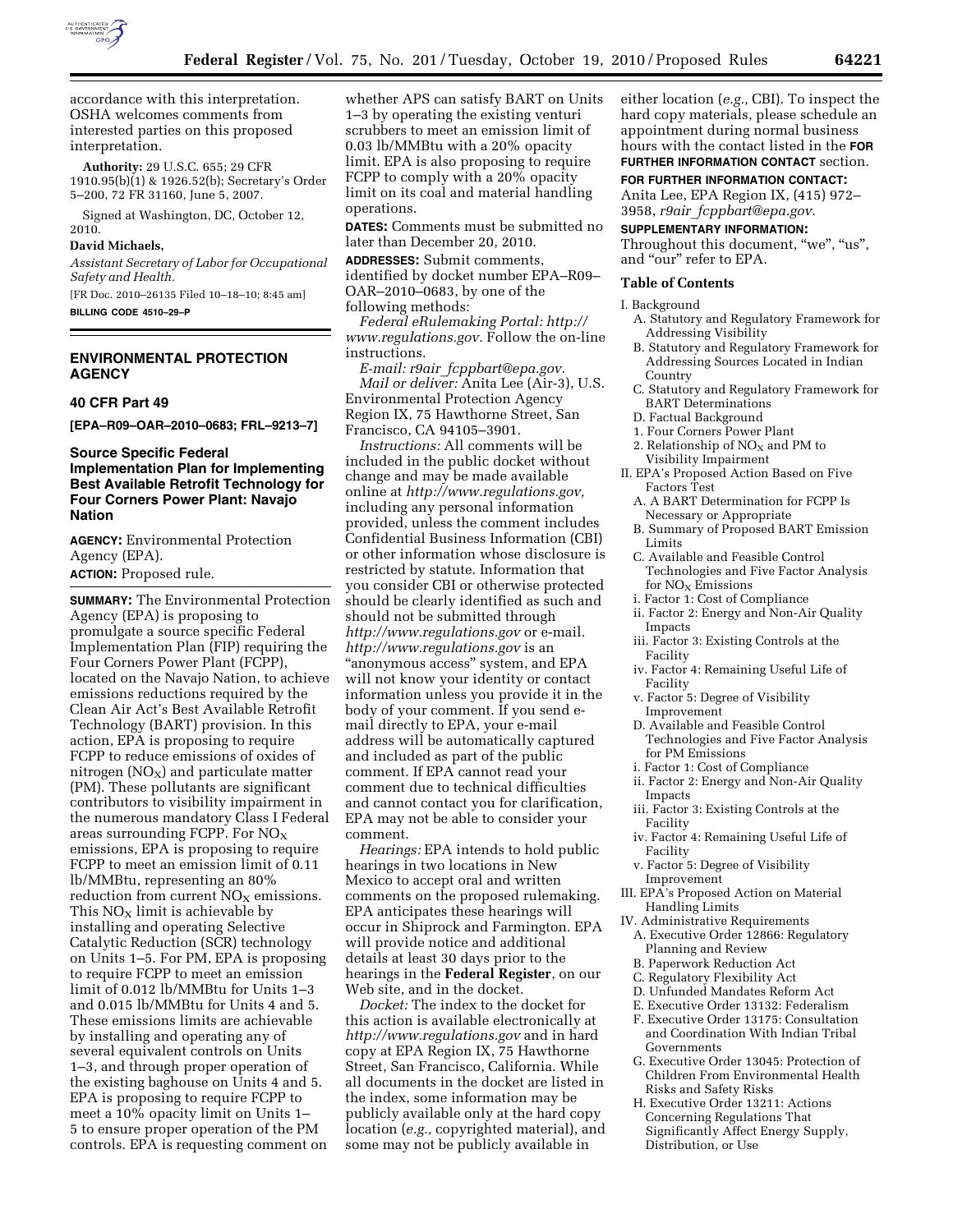- I. National Technology Transfer and Advancement Act
- Executive Order 12898: Federal Actions To Address Environmental Justice in Minority Populations and Low-Income Populations

## **I. Background**

## *A. Statutory and Regulatory Framework for Addressing Visibility*

Part C, Subpart II, of the Act, establishes a visibility protection program that sets forth ''as a national goal the prevention of any future, and the remedying of any existing, impairment of visibility in mandatory class I Federal areas which impairment results from manmade air pollution.'' 42 U.S.C. 7491A(a)(1). The terms ''impairment of visibility'' and ''visibility impairment'' are defined in the Act to include a reduction in visual range and atmospheric discoloration. *Id.*  7491A(g)(6). A fundamental requirement of the visibility protection program is for EPA, in consultation with the Secretary of the Interior, to promulgate a list of ''mandatory Class I Federal areas'' where visibility is an important value. *Id.* 7491A(a)(2). These areas include national wilderness areas and national parks greater than six thousand acres in size. *Id.* 7472(a).

On November 30, 1979, EPA identified 156 mandatory Class I Federal areas where visibility is an important value, including for example: Grand Canyon National Park in Arizona (40 CFR 81.403); Mesa Verde National Park and La Garita Wilderness Area in Colorado (*Id.* 81.406); Bandelier Wilderness Area in New Mexico (*Id.*  81.421); and Arches, Bryce Canyon, Canyonlands and Capitol Reef National Parks in Utah (*Id.* 81.430). These mandatory Class I Federal areas are within an approximately 300 km (or 186 mile) radius of FCPP.

On December 2, 1980, EPA promulgated the first phase of the required visibility regulations, codified at 40 CFR 51.300–307. 45 FR 80084. The 1980 regulations deferred regulating regional haze from multiple sources finding that the scientific data were inadequate at that time. *Id.* at 80086.

Congress added Section 169B to the Act in the 1990 CAA Amendments, requiring EPA to take further action to reduce visibility impairment in broad geographic regions. 42 U.S.C. 7492. In 1993, the National Academy of Sciences released a comprehensive study required by the 1990 Amendments concluding that ''current scientific knowledge is adequate and control technologies are available for taking regulatory action to improve and protect visibility.'' *Protecting Visibility in* 

*National Parks and Wilderness Areas,*  Committee on Haze in National Parks and Wilderness Areas, National Research Council, National Academy Press (1993).

EPA promulgated regulations to address regional haze on April 22, 1999. 64 FR 35765. Consistent with the statutory requirement in 42 U.S.C. 7491(b)(2)(a), EPA's 1999 regional haze regulations include a provision requiring States to require certain major stationary sources "in existence on August 7, 1977, but which ha[ve] not been in operation for more than fifteen years as of such date'' which emit pollutants that are reasonably anticipated to cause or contribute to any visibility impairment to procure, install and operate BART. In determining BART, States are required to take into account five factors identified in the CAA and EPA's regulations. 42 U.S.C. 7491(g)(2) and 40 CFR 51.308.

## *B. Statutory and Regulatory Framework for Addressing Sources Located in Indian Country*

When the Clean Air Act was amended in 1990, Congress included a new provision, Section 301(d), granting EPA authority to treat Tribes in the same manner as States where appropriate. See 40 U.S.C. 7601(d). Congress also recognized, however, that such treatment may not be appropriate for all purposes of the Act and that in some circumstances, it may be inappropriate to treat tribes identically to states. Therefore, Section 301(d)(2) of the Act directed EPA to promulgate regulations ''specifying those provisions of [the CAA] for which it is appropriate to treat Indian tribes as States.'' *Id.* 7601(d)(2). In addition, Congress provided that ''[i]n any case in which [EPA] determines that the treatment of Indian tribes as identical to States is inappropriate or administratively infeasible, the Administrator may provide, by regulation, other means by which the Administrator will directly administer such provisions so as to achieve the appropriate purpose.'' *Id.* 7601(d)(4).

In 1998, EPA promulgated regulations at 40 CFR part 49 (which have been referred to as the Tribal Authority Rule or TAR) relating to implementation of CAA programs in Indian Country. *See*  40 CFR part 49; *see* also 59 FR 43956 (Aug. 25, 1994) (proposed rule); 63 FR 7254 (Feb. 12, 1998) (final rule); *Arizona Public Service Company* v. *EPA,* 211 F.3d 1280 (DC Cir. 2000), *cert. den.,* 532 U.S. 970 (2001) (upholding the TAR). The TAR allows EPA to treat eligible Indian Tribes in the same manner as States ''with respect to all provisions of the [CAA] and implementing

regulations, except for those provisions [listed] in 49.4 and the [EPA] regulations that implement those provisions.'' 40 CFR 49.3. EPA recognized that Tribes were in the early stages of developing air planning programs known as Tribal Implementation Plans (TIPs) and that Tribes would need additional time to develop air quality programs. 62 FR 7264–65. Thus, EPA determined that it was not appropriate to treat Tribes in the same manner as States for purposes of those provisions of the CAA imposing air program submittal deadlines. *See* 59 FR at 43964–65; 63 FR at 7264–65. Similarly, EPA determined that it would be inappropriate to treat Tribes the same as States for purposes of the related CAA provisions establishing sanctions and federal oversight mechanisms where States fail to meet applicable air program submittal deadlines. *Id.* Thus, one of the CAA provisions that EPA determined was not appropriate to apply to Tribes is Section 110(c)(1). See 40 CFR 49.4(d). In particular, EPA found that it was inappropriate to impose on Tribes the provisions in Section  $110(c)(1)$  for EPA to promulgate a FIP within 2 years after a State fails to make a required plan submission.

Although EPA determined that the requirements of CAA section 110(c)(1) were not applicable to Tribes, EPA also determined that under other provisions of the CAA it has the discretionary authority to promulgate ''such federal implementation plan provisions as are necessary or appropriate to protect air quality'' when a Tribe has not submitted a TIP. 40 CFR 49.11. EPA determined in promulgating the TAR that it could exercise discretionary authority to promulgate FIPs based on Section 301(a) of the CAA, which authorizes EPA to prescribe such regulations as are necessary to carry out the Act, and Section 301(d)(4), which authorizes EPA to directly administer CAA provisions for which EPA has determined it is inappropriate or infeasible to treat Tribes as identical to States. 40 CFR 49.11. *See* also 63 FR at 7265. Specifically, 40 CFR 49.11(a) provides that EPA shall promulgate without unreasonable delay such Federal implementation plan provisions as are necessary or appropriate to protect air quality, consistent with the provisions of sections 301(a) and 301(d)(4), if a tribe does not submit a tribal implementation plan or does not receive EPA approval of a submitted tribal implementation plan.

EPA has previously promulgated FIPs under the TAR to regulate air pollutants emitted from the two coal fired electric generating facilities on the Navajo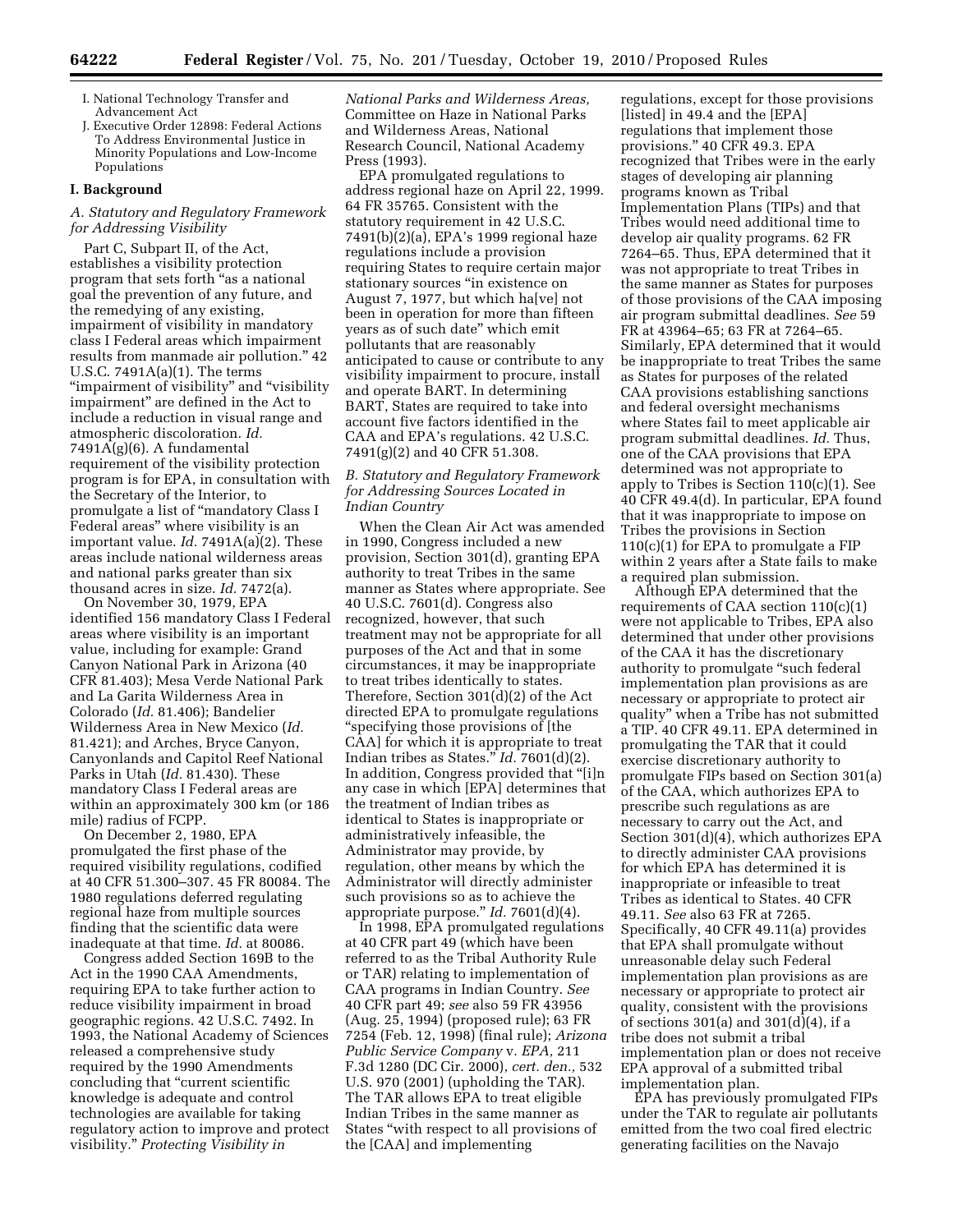Nation, FCPP and Navajo Generating Station (NGS). In 1991, EPA also revised an existing FIP that applied to Arizona to include a requirement for NGS to substantially reduce its  $SO<sub>2</sub>$  emissions by installing scrubbers based on finding that the  $SO<sub>2</sub>$  emissions were contributing to visibility impairment at the Grand Canyon National Park. 56 FR 50172 (Oct. 3, 1991); *see also Central Arizona Water Conservation District* v. *United States Environmental Protection Agency,* 990 F.2d 1531 (9th Cir. 1993).

In 1999, after several years of negotiations, EPA proposed concurrent but separate FIPs for FCPP and NGS. Those FIPs proposed to fill the regulatory gap that existed because permits and SIP rules by New Mexico (for FCPP) and Arizona (for NGS) were not applicable or enforceable on the Navajo Nation, and the Tribe had not sought approval of a TIP covering the plants. 64 FR 48731 (Sept. 8, 1999).

Before EPA finalized the 1999 FIPs, the operator of FCPP began negotiations to reduce  $SO<sub>2</sub>$  emissions from FCPP by making upgrades to improve the efficiency of its  $SO<sub>2</sub>$  scrubbers. The negotiations resulted in an agreement for FCPP to increase the  $SO<sub>2</sub>$  control from a 72% reduction of the potential  $SO<sub>2</sub>$  emissions to an 88% reduction. As a result of this increased scrubber efficiency, FCPP's  $SO<sub>2</sub>$  emissions decreased by a total of 57% from the historical levels. The parties to the negotiations requested EPA to make those  $SO<sub>2</sub>$  reductions enforceable through a source specific FIP. Therefore, EPA proposed new FIPs for FCPP and NGS in September 2006. 71 FR 53631 (Sept. 12, 2006). In these concurrent but separate FIPs, EPA proposed to make emissions limits contained in State permits or rules that had previously been followed by FCPP and NGS federally enforceable. In addition, for FCPP, EPA proposed to establish a significantly lower  $SO<sub>2</sub>$  emissions limit based on the increased scrubber efficiency, resulting in a reduction of approximately 22,000 tons of  $SO<sub>2</sub>$  per year. EPA indicated in the final FIP for  $FCPP$  that the new  $SO<sub>2</sub>$  emissions limits were close to or the equivalent of the emissions reductions that would have been required in a BART determination. 72 FR 25698 (May 7, 2007). The FIP also required FCPP to comply with a 20% opacity limit on both the combustion and fugitive dust emissions coal handling operations. EPA finalized the FIP for FCPP in May 2007. Id.

APS, the operator of FCPP, and the Sierra Club each filed Petitions seeking judicial review of EPA's promulgation of the 2007 FIP for FCPP, on separate grounds. APS argued that EPA did not

have authority to promulgate a sourcespecific FIP for FCPP without its consent. APS also argued that EPA did not have authority to promulgate a 20% opacity standard on the combustion equipment unless we provided an exemption for malfunctions. Finally, APS argued that EPA had not established an adequate basis for requiring a 20% opacity limit on the fugitive dust from the coal handling operations. In contrast, Sierra Club argued that EPA could not promulgate a "gap filling" FIP that did not include modeling and an analysis to show continued attainment of the NAAQS.

The Court of Appeals for the Tenth Circuit rejected both Petitions. With respect to the Sierra Club's arguments, the Court considered the regulatory language in 40 CFR 49.11(a) and concluded that ''[t]his language does not impose upon the EPA the duty the Environmentalists propose. It provides the EPA discretion to determine what rulemaking is necessary or appropriate to protect air quality and requires the EPA to promulgate such rulemaking.'' *Arizona Public Service* v. *EPA,* 562 F.3d 1116, 1125 (10th Cir. 2009). The Court also rejected arguments by APS that EPA could not impose a continuous opacity limitation during operations, provided EPA set forth a reasonable basis for its decision. *Id.* at 1129 (''That APS does not agree with the EPA's rejection of the substance of its proposed 0.2% allowance is irrelevant; as long as EPA's decision making process may reasonably be discerned, we will not set aside the federal plan on account of a less-than-ideal explanation.'' [citation omitted]). The Court agreed with EPA's request for a voluntary remand of the opacity limit for the fugitive dust for the material handling operations and remanded that narrow aspect of the 2007 FIP. *Id.* at 1131.

The FIP that EPA is proposing today is promulgated under the same authority in 40 CFR 49.11(a). EPA is proposing to find that it is necessary or appropriate to establish BART requirements for  $NO<sub>X</sub>$  and PM emissions from FCPP, and is proposing specific  $NO<sub>x</sub>$  and PM limits as BART. EPA is proposing to establish a 10% opacity limit from Units 1–5 to ensure continuous compliance with the PM emissions limit. EPA is also proposing a 20% opacity limit to apply to FCPP's material handling operations in response to the remand from the 2007 FIP.

## *C. Statutory and Regulatory Framework for BART Determinations*

When Congress enacted Section 169A of the CAA to protect visibility, it directed EPA to promulgate regulations that, inter alia, would require applicable implementation plans to include a determination of BART for certain major stationary sources. 42 U.S.C.  $7491(b)(2)(A)$  & (g). These major stationary sources are fossil-fuel fired steam electric plants of more than 250 MMBtu/hr heat input, kraft pulp mills, Portland cement plants and other listed industrial sources that came into operation between 1962 and 1977 and are ''reasonably anticipated to cause or contribute to any impairment of visibility in any [Class I area].'' *Id.* EPA guidelines must be followed in making BART determinations for fossil fuel fired electric generating plants larger than 750 MW. *See* 40 CFR Part 51, Appendix Y.

FCPP and NGS are the only eligible BART sources located on the Navajo Nation. *See* Western Regional Air Partnership, *[http://www.wrapair.org/](http://www.wrapair.org/forums/ssjf/bart.html)  [forums/ssjf/bart.html,](http://www.wrapair.org/forums/ssjf/bart.html)* XLS Spreadsheet, Line 184, 185, Column N. An eligible BART source with a predicted impact of 0.5 dv or more of impairment in a Class I area ''contributes'' to visibility impairment and is subject to BART. 70 FR 39104, 39121 (July 6, 2005). FCPP contributes to impairment at many surrounding Class I areas well in excess of this threshold.

EPA's guidelines for evaluating BART for such sources are set forth in Appendix Y to 40 CFR Part 51. *See also*  40 CFR 51.308(e)(1)(ii)(A). Consistent with statutory and regulatory requirements, the Guidelines require consideration of "five factors" in making BART determinations. *Id.* at IV.A. Those factors, from the Act's statutory definition of BART, which are applied to all technically feasible control technologies, are: (1) The costs of compliance, (2) the energy and non-air quality environmental impacts of compliance, (3) any pollution control equipment in use or in existence at the source, (4) the remaining useful life of the source, and (5) the degree of improvement in visibility which may reasonably be anticipated to result from the use of such technology. 40 CFR 51.308(e)(1)(ii)(A).

In this proposed action, EPA has taken into consideration each of the five factors after identifying feasible control technologies for FCPP's  $NO<sub>X</sub>$  and PM emissions.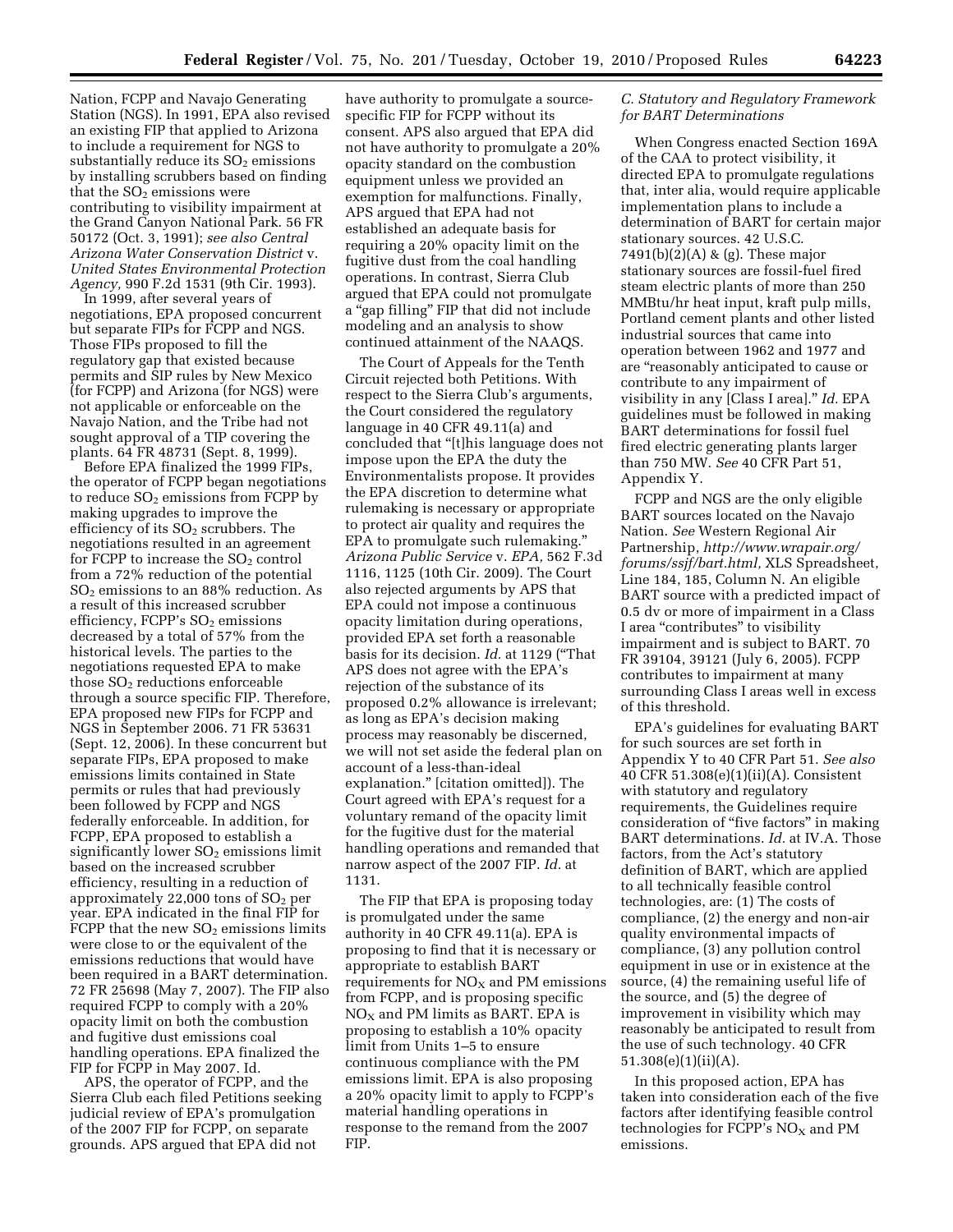## *D. Factual Background*

## 1. Four Corners Power Plant

FCPP is a privately owned and operated coal-fired power plant located on the Navajo Nation Indian Reservation near Farmington, New Mexico. Based on lease agreements signed in 1960, FCPP was constructed and has been operating on real property held in trust by the Federal government for the Navajo Nation. The facility consists of five coalfired electric utility steam generating units with a total capacity of 2060 megawatts (MW). Units 1, 2, and 3 at FCPP are owned entirely by Arizona Public Service (APS), which serves as the facility operator, and are rated to 170 MW (Units 1 and 2) and 220 MW (Unit 3). Units 4 and 5 are each rated to a capacity of 750 MW, and are co-owned by six entities: Southern California Edison (48%), APS (15%), Public Service Company of New Mexico (13%), Salt River Project (SRP) (10%), El Paso Electric Company (7%), and Tucson Electric Power (7%).

Based on 2009 emissions data from the EPA Clean Air Markets Division,<sup>1</sup> FCPP is the largest source of  $NO_X$ emissions in the United States (over 40,000 tons per year (tpy) of  $NO<sub>X</sub>$ ). FCPP, located near the Four Corners region of Arizona, New Mexico, Utah, and Colorado, is approximately 300 kilometers (km) from sixteen mandatory Class I Federal areas: Arches National Park (NP), Bandelier National Monument (NM), Black Canyon of the Gunnison Wilderness Area (WA), Canyonlands NP, Capitol Reef NP, Grand Canyon NP, Great Sand Dunes NP, La Garita WA, Maroon Bells-Snowmass WA, Mesa Verde NP, Pecos WA, Petrified Forest NP, San Pedro Parks WA, West Elk WA, Weminuche WA, and Wheeler Park WA.

APS provided information relevant to a BART analysis to EPA on January 29, 2008. The information consisted of a BART engineering and cost analysis conducted by Black and Veatch (B&V) dated December 4, 2007 (Revision 3), a BART visibility modeling protocol prepared by ENSR Corporation (now called AECOM and referred to as AECOM throughout this document) dated January 2008, a BART visibility modeling report prepared by AECOM dated January 2008, and a document titled APS BART Analysis conclusions, dated January 29, 2008. APS provided supplemental information on cost and visibility modeling in correspondence dated May 28, 2008, June 10, 2008, November 2008, March 16, 2009,

October 29, 2009, and April 22, 2010. All of these documents are available in the docket for this proposal.

2. Relationship of  $NO<sub>X</sub>$  and PM to Visibility Impairment

Particulate matter less than 10 microns (millionths of a meter) in size  $(PM_{10})$  interacts with light. The smallest particles in the 0.1 to 1 micron range interact most strongly as they are about the same size as the wavelengths of visible light. The effect of the interaction is to scatter light from its original path. Conversely, for a given line of sight, such as between a mountain scene and an observer, light from many different original paths is scattered into that line. The scattered light appears as whitish haze in the line of sight, obscuring the view.

PM emitted directly into the atmosphere, also called primary PM, is emitted both from the boiler stacks and from material handling. Of primary PM emissions, those in the smaller particle size range, less than 2.5 microns, tend to have the most impact on visibility. PM emissions from the boiler stacks can have varying particle size makeup depending on the PM control technology. PM from material handling, though, tends to be coarse, *i.e.* around 10 microns, since it is created from the breakup of larger particles of soil and rock.

PM that is formed in the atmosphere from the condensation of gaseous chemical pollutants, also called secondary PM, tends to be fine, *i.e.*  smaller than 1 micron, since it is formed from the buildup of individual molecules. This *secondary* PM tends to contribute more to visibility impairment than primary PM because it is in the size range where it most effectively interacts with visible light.  $NO<sub>x</sub>$  and SO2 emissions from coal fired power plants are two examples of gaseous chemical pollutants that react with other compounds in the atmosphere to form secondary PM. Specifically,  $NO<sub>X</sub>$  is a gaseous pollutant that can be oxidized to form nitric acid. In the atmosphere, nitric acid in the presence of ammonia forms particulate ammonium nitrate. The formation of particulate ammonium nitrate is dependent on temperature and relative humidity, and therefore, varies by season. Particulate ammonium nitrate can grow into the size range that effectively interacts with light by coagulating together and by taking on additional pollutants and water. The same principle applies to  $SO<sub>2</sub>$  and the formation of particulate ammonium sulfate.

In air quality models, secondary PM is tracked separately from primary PM because the amount of secondary PM formed depends on weather conditions and because it can be six times more effective at impairing visibility. This is reflected in the equation used to calculate visibility impacts from concentrations measured by the Interagency Monitoring of Protected Visual Environments (IMPROVE) monitoring network covering Class I areas.2

## **II. EPA's Proposed Action on the Five Factor Test**

### *A. A BART Determination for FCPP Is Necessary or Appropriate*

The numerous Class I areas that surround FCPP are sometimes known as the Golden Circle of National Parks. *See [http://www.nps.gov/history/history/](http://www.nps.gov/history/history/online_books/nava/adhi/adhi4e.htm) online*\_*[books/nava/adhi/adhi4e.htm.](http://www.nps.gov/history/history/online_books/nava/adhi/adhi4e.htm)*  Millions of tourists visit these areas, many visiting from other countries to view the unique vistas of the Class I areas in the Four Corners region.

As Congress recognized, visibility is an important value and must be protected in these areas. Yet, air quality and visibility are impaired in the 16 Class I areas surrounding FCPP. The National Park Service noted in 2008 that ''[v]isibility is impaired to some degree at all units where it is being measured and remains considerably higher than the target national conditions in many places, particularly on the haziest days.'' *Air Quality in National Parks,* 2008 Annual Performance & Progress Report, National Resource Report NPS/NRPC/ ARD/NRR–2009/151, September 2009, p. 30. Mesa Verde, Grand Canyon, Bryce Canyon and Canyonlands are among the areas the Park Service is monitoring. *Id.*  Table 3, p. 19. Although not directly related to visibility,  $NO<sub>x</sub>$  is also a precursor to ozone formation and the National Park Service also determined that ozone concentrations in Mesa Verde appears to be trending upward over the 1994–2007 period and the Park's annual 4th-highest 8-hour ozone concentrations ''are approaching the [NAAQS] standard.'' *Id.* at 16. FCPP, which emitted over 42,000 tons of  $NO<sub>x</sub>$ in 2009,3 was built roughly four decades ago and has not installed any new  $NO<sub>X</sub>$ controls since the 1990's, including modern combustion technology such as post-2000 low- $NO<sub>X</sub>$  burners (LNB) or separated overfire air.

Based on the importance of visibility as a value in this Golden Circle of

<sup>1</sup> ''Clean Air Markets—Data and Maps: *[http://](http://camddataandmaps.epa.gov/gdm/)  [camddataandmaps.epa.gov/gdm/.](http://camddataandmaps.epa.gov/gdm/)* 

<sup>2</sup> Guidance for Estimating Natural Visibility Conditions Under the Regional Haze Rule, U.S. Environmental Protection Agency'', EPA–454/B–03– 005, September 2003; *[http://www.epa.gov/ttn/](http://www.epa.gov/ttn/oarpg/t1pgm.html)  [oarpg/t1pgm.html.](http://www.epa.gov/ttn/oarpg/t1pgm.html)* 

<sup>3</sup>Clean Air Markets Division—Data—Maps.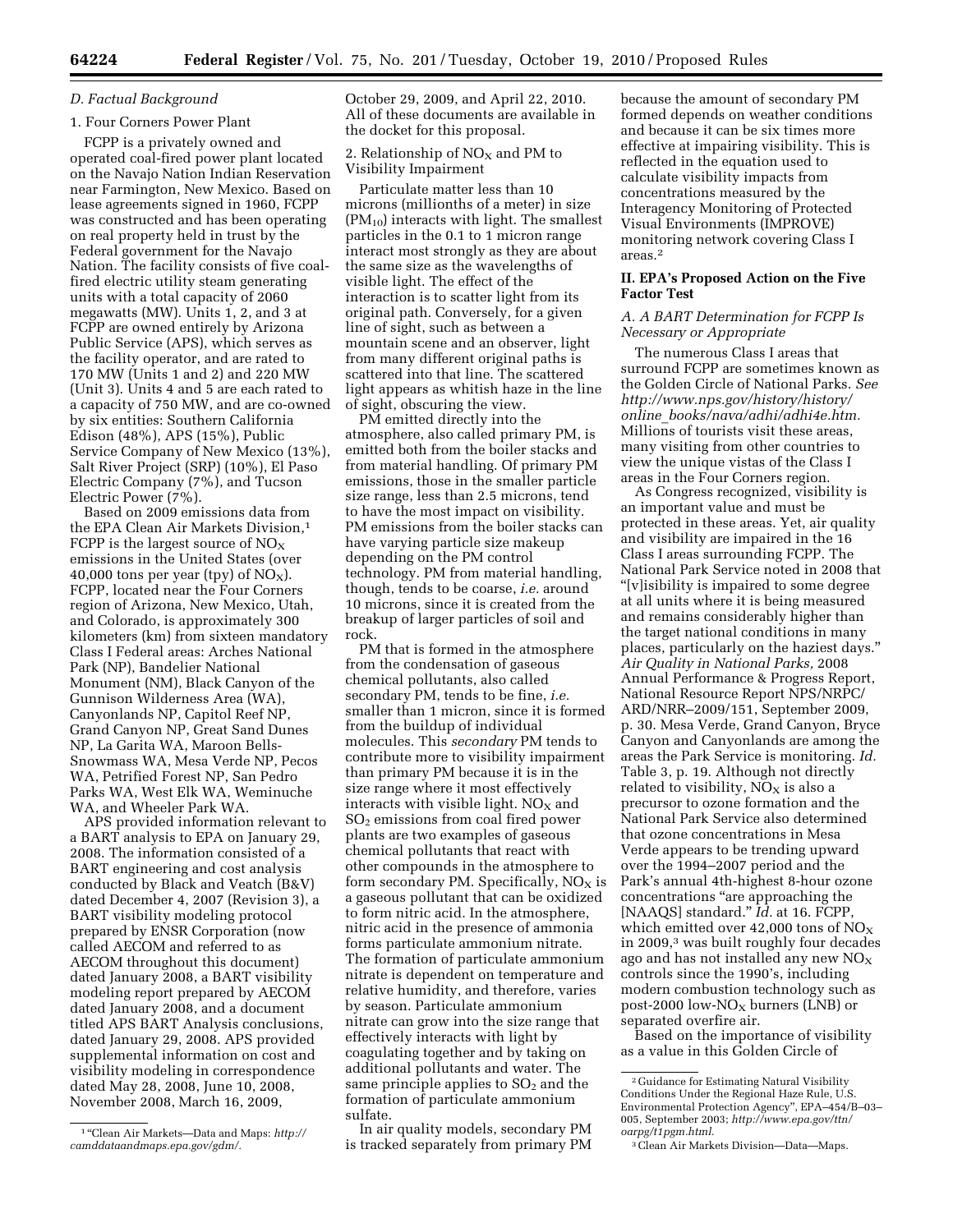National Parks, and the substantial  $NO<sub>x</sub>$ and PM emissions generated by operating FCPP, EPA is proposing to find that BART emission limits are necessary or appropriate.

## *B. Summary of Proposed BART Emissions Limits*

On August 28, 2009, EPA published an Advanced Notice of Proposed Rulemaking (ANPRM) concerning two of the five factors in the BART analysis: Cost of compliance and anticipated visibility improvement. 74 FR 44314. EPA received numerous comments on the ANPRM, including comments from the Navajo Nation, APS, National Park Service and environmental groups. EPA has considered relevant comments we received on the ANPRM in determining which  $NO<sub>x</sub>$  and PM emission limitations we are proposing today as BART for FCPP.

Based on the available control technologies and the five factors discussed in more detail below, EPA is proposing to require FCPP to meet a  $NO<sub>X</sub>$  emission limit on Units 1–5 of 0.11 lb/MMBtu. EPA is proposing a PM emission limit on Units 1–3 of 0.012 lb/ MMBtu and on Units 4 and 5 of 0.015 lb/MMBtu as BART. EPA is taking comment on an alternative PM emissions limit for Units 1–3 described in more detail in Section II.D.

EPA is not proposing to require each unit to achieve the specified  $NO_X$ emission limit. EPA is proposing to require FCPP to meet a plant-wide heat input weighted 30-day rolling average emission limit of 0.11 lb/MMBtu for  $NO<sub>X</sub>$  for Units 1–5. For PM, we are

proposing a BART emission limit of 0.012 lb/MMBtu from Units 1–3 on a 6 hour average basis and 0.015 lb/MMBtu averaged over a 6-hour period for Units 4 and 5, which should be achievable with proper operation of the existing baghouses. EPA is also proposing that Units 1–5 meet a 10% opacity limit which will reasonably assure continuous compliance with the PM emission limits. EPA is taking comment on an alternative PM emission limit for Units 1–3.

The available control technologies and EPA's evaluation of each of the five factors supporting our proposed BART emissions limits for  $NO<sub>x</sub>$  and PM are discussed in more detail below and in EPA's accompanying Technical Support Document (TSD).

# *C. Available and Feasible Control Technologies and Five Factor Analysis for NO*X *Emissions*

APS identified sixteen options as available retrofit technologies to control  $NO<sub>X</sub>$ . Generally,  $NO<sub>X</sub>$  control techniques use: (1) Combustion control to reduce the production of  $NO<sub>x</sub>$  from fuel-bound nitrogen and high temperature combustion; (2) post-combustion add-on control to reduce the amount of  $NO<sub>x</sub>$ emitted in flue gas by converting  $NO<sub>X</sub>$ to diatomic nitrogen  $(N_2)$ ; or  $(3)$  a combination of combustion and postcombustion controls. EPA approached the five factor analysis using a top-down method. A top-down analysis entails ranking the control options in descending order starting with the most stringent option. The top control option is evaluated and if eliminated based on

one of the five factors, the next most stringent option is considered, and so on. The top option for  $NO<sub>X</sub>$  control is a combination of a post-combustion addon control, *i.e.,* selective catalytic reduction (SCR), and combustion controls, *i.e.*, low-NO<sub>X</sub> burners plus overfire air (LNB + OFA). SCR without LNB + OFA represents the next most stringent option, and LNB + OFA without SCR represents a low-mid level of control. As described in detail below, EPA believes LNB + OFA are not likely to be effective control technologies at FCPP due to the inherent limitations of the existing boilers on all units. Therefore, EPA started our top-down analysis of the five factors with SCR without combustion controls. More details on the control options are provided in Section 2 of the TSD.

As described in our ANPRM, APS has claimed that combustion controls (*i.e.,*   $low-NO<sub>X</sub>$  burners (LNB) on Units 1 and 2 and low  $NO<sub>X</sub>$  burners plus overfire air (LNB + OFA) on Units 3–5) would provide  $NO<sub>x</sub>$  reductions sufficient to meet the presumptive limits for  $NO<sub>x</sub>$ identified in the BART Guidelines (40 CFR Part 51 Appendix Y). Table 1 shows the presumptive  $NO<sub>x</sub>$  limits for boilers burning either sub-bituminous or bituminous coal and the emission limits APS considers achievable for Units 1–5. APS submitted  $NO<sub>X</sub>$  emission limits it considers achievable to EPA in January 2008, March 2009, and October 2009. The coal burned at FCPP has historically been classified as subbituminous. APS, however, in its BART analysis has claimed that the coal is bituminous.

TABLE 1—PRESUMPTIVE NO<sub>X</sub> LIMITS<sup>4</sup> AND NO<sub>X</sub> EMISSIONS (IN LB/MMBTU) FROM LNB (UNITS 1 AND 2) LNB + OFA (UNITS 3–5) CLAIMED ACHIEVABLE BY APS

|        | Bituminous coal | Sub-Bituminous<br>coal | <b>Emissions after</b><br>LNB or<br>LNB+OFA<br>$($ Jan 2008 $5)$ | <b>Emissions after</b><br>LNB or<br>LNB+OFA<br>(Oct 2009 <sup>6</sup> ) |
|--------|-----------------|------------------------|------------------------------------------------------------------|-------------------------------------------------------------------------|
| Unit 1 | N/A             | N/A                    | 0.48                                                             | 0.40                                                                    |
| Unit 2 | N/A             | N/A                    | 0.48                                                             | 0.40                                                                    |
| Unit 3 | 0.39            | 0.23                   | 0.39                                                             | 0.32                                                                    |
| Unit 4 | 0.40            | 0.45                   | 0.40                                                             | 0.35                                                                    |
| Unit 5 | 0.40            | 0.45                   | 0.40                                                             | 0.35                                                                    |

EPA, however, disagrees with APS's contention that EPA should rely only on

presumptive limits for BART for  $NO<sub>x</sub>$ and with APS's claim that LNB and LNB + OFA will be effective at achieving

 $NO<sub>X</sub>$  emissions lower than the presumptive BART emissions limits.

6From APS's Comment Letter to EPA dated October 28, 2009.

<sup>4</sup>Presumptive limits for Unit 3 based on drybottom wall-fired boiler and Units 4 and 5 on cell burner boilers. Presumptive limits do not apply to Units 1 and 2 because they are smaller than 200 MW.

<sup>5</sup>From *2008–01*\_*APS*\_*4*\_*Corners*\_*BART*\_*Analysis*\_ *Conclusions.pdf.*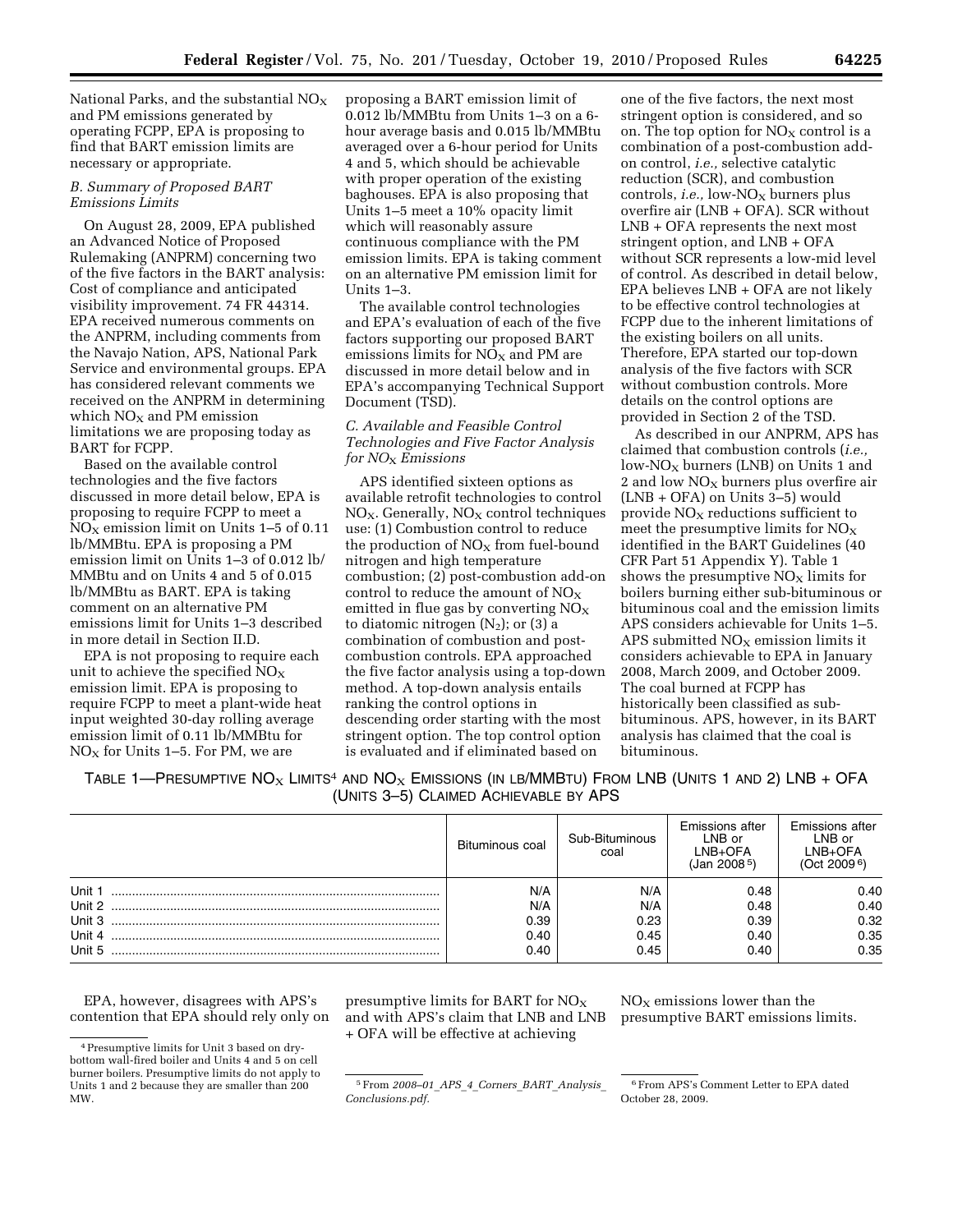EPA's presumptive BART limits were not intended to supplant a case-by-case BART determination. For  $NO<sub>X</sub>$ , for most types of boilers, EPA's presumptive BART limits were intended to indicate what should generally be achievable with combustion modifications such as modern LNB with OFA for a given type of boiler firing either bituminous or subbituminous coal. In establishing the presumptions, EPA concluded that these controls were highly cost-effective at large power plants generally and that installation of such controls would result in meaningful visibility improvement at any 750 MW power plant. Thus, these controls are required at a minimum at these facilities unless there are source-specific circumstances that would justify a different conclusion. EPA did not consider the question of what more stringent control technologies might be appropriately determined to be BART, however, especially in the case where the visibility benefits may be substantial. A full case-by-case BART analysis is required for each facility. In this instance, given the fact that FCPP is the largest source of  $NO<sub>x</sub>$  emissions in the United States and that it is surrounded by 16 mandatory Class I areas, EPA considers it appropriate to carefully consider  $NO<sub>x</sub>$  emission limits based on a full analysis of the five BART factors. In this rulemaking, EPA is undertaking a complete BART analysis for the FCPP for the first time, an analysis that is specific to FCPP and that takes into consideration the five factors set forth in the CAA.

Because EPA is relying on the fivefactor analysis and not the presumptive  $NO<sub>x</sub>$  levels in the BART guidelines, it is not necessary for EPA to make a determination on the classification of coal used by APS as bituminous or subbituminous. EPA is taking the coal characteristics into account in establishing the  $NO<sub>x</sub>$  BART emission limit, but the classification as bituminous or sub-bituminous is only relevant for choosing presumptive limits, which we are not doing in this proposal. Although the emissions level claimed by APS for LNB + OFA retrofit of Units 4 and 5 are below the presumptive limits for both subbituminous coal and bituminous coal, we note that the presumptive levels of 0.40 and 0.45 lb/MMBtu provide little reduction of baseline  $NO<sub>X</sub>$  emissions (0.49 lb/MMBtu) from these units.

In our ANPRM, EPA questioned the ability of LNB and LNB + OFA to result in the magnitude of  $NO<sub>X</sub>$  reductions being claimed as achievable by APS. APS has submitted two different reports concerning the potential for  $NO<sub>x</sub>$ 

reductions at FCPP. The first report written by Andover Technology Partners 7 (Andover Report) was submitted by APS by letter dated August 7, 2009, prior to the publication of the ANPRM.8 The Andover Report outlined the considerable challenges associated with LNB and OFA retrofits on each unit, including boiler design and size, and FCPP coal characteristics. Although four different technology suppliers claimed they could achieve  $NO<sub>x</sub>$  reductions with burner retrofits, the Andover Report concluded that LNB retrofits were not likely to be beneficial for the boilers at FCPP because the risk of adverse operational side effects outweighed the potentially modest improvement in emissions performance.

The fireboxes for Units 1, 2 and 3 are considered to be too small to effectively use modern approaches to low NO<sub>X</sub> combustion, which require separated OFA. Unit 2 was retrofitted with a 1990 designed LNB and, according to APS, had considerable operational problems subsequent to this retrofit. Units 1 and 2 are identical boilers. Thus due to operational difficulties following the Unit 2 retrofit, APS did not attempt a retrofit on Unit 1, which continues to emit  $NO<sub>x</sub>$  at a concentration as high as 0.8 lb/MMBtu.

Units 4 and 5 were originally designed and operated with cell burners. This type of combustion burner inherently creates more  $NO<sub>x</sub>$  than conventional wall-fired burners. Although the type of burners in the cell boilers were replaced in the 1980s, the design of a cell boiler limits the  $NO<sub>x</sub>$ reduction that can be achieved with modern low  $\rm{NO_{X}}$  combustion techniques. EPA set different presumptive levels of 0.40 lb/MMBtu or 0.45 lb/MMBtu for the expected achievable  $NO<sub>X</sub>$  reductions for cell burner boilers with combustion modifications due to this design limitation. Thus, the efficacy of LNB + OFA on Units 4 and 5 will also be limited by their inherent design. Even if retrofit of Units 4 and 5 results in some improvement in  $NO<sub>x</sub>$  performance (approaching 0.40 lb/MMBtu), the Andover Report did not recommend burner retrofits because potential operational problems on the two largest units at FCPP were not worth the small

incremental reduction in  $NO<sub>x</sub>$ emissions.

A subsequent report prepared by APS and submitted to EPA as Attachment J of its October 28, 2009 comment letter on the ANPRM, indicated that Units 1 and 2 could achieve 0.40 lb/MMBtu with LNB retrofit, Unit 3 could achieve 0.32 lb/MMBtu and Units 4 and 5 could achieve 0.35 lb/MMBtu with a combination of LNB + OFA retrofit. *See*  Table 1 above. APS cited examples of several boilers with LNB or LNB + OFA retrofits that achieve emission rates of 0.4 lb/MMBtu or below.

EPA Clean Air Markets Division (CAMD) evaluated the boiler examples from Attachment J to assess the emissions reductions that have been achieved with modern combustion modification retrofits. CAMD concluded that other boilers have achieved  $NO_X$ emissions of approximately 0.4 lb/ MMBtu, but could not determine if Units 3–5 at FCPP were indeed comparable to those boilers. APS did not provide enough information in Attachment J to assess the level of similarity. Based on information provided in the Andover Report and the EPA CAMD review of Attachment J provided by APS, EPA determined that combustion controls are not likely to be effective control technologies at FCPP due to the inherent limitations of the existing boilers on all units. Therefore, EPA rejected the top control option, SCR in combination with LNB + OFA, and focused our five factor analysis on the next most stringent technology, SCR without LNB + OFA, which can reduce  $NO<sub>x</sub>$  emissions by 80%.

#### i. *Factor 1:* Cost of Compliance

The cost effectiveness of controls is expressed in cost per ton of pollutant reduced (\$/ton). 40 CFR Part 51, App. Y, IV.D.4.c. Cost effectiveness is calculated by first estimating the total capital and annual costs of the BART controls. The second step requires calculating the amounts of the pollutants which will be reduced by the control technology selected as BART. This second step compares the uncontrolled baseline emissions (*i.e.* emissions from current operations) to the proposed BART emissions limits. *Id.* 

APS submitted cost estimates for all feasible control options in January 2008 and submitted revised cost estimates for SCR on March 16, 2009 to reflect higher costs of construction services and materials. In our August 28, 2009 ANPRM, we presented APS's cost estimates for emissions controls for  $NO<sub>X</sub>$ , which included the revised SCR costs submitted in March 2009, and cost estimates from the National Park Service

<sup>&</sup>lt;sup>7</sup> "Assessment of Potential for Further NO<sub>x</sub> Reduction by Combustion-Based Control at the Four Corners Steam Electric Station'', April 5, 2004.

<sup>8</sup>EPA received the Andover Report only a few days prior to signature of the ANPRM. Therefore the report was not considered in the ANPRM or made available in the ANPRM docket. APS claimed the report Confidential Business Information (CBI) and on July 9, 2010, EPA's Regional Counsel determined this report was not CBI.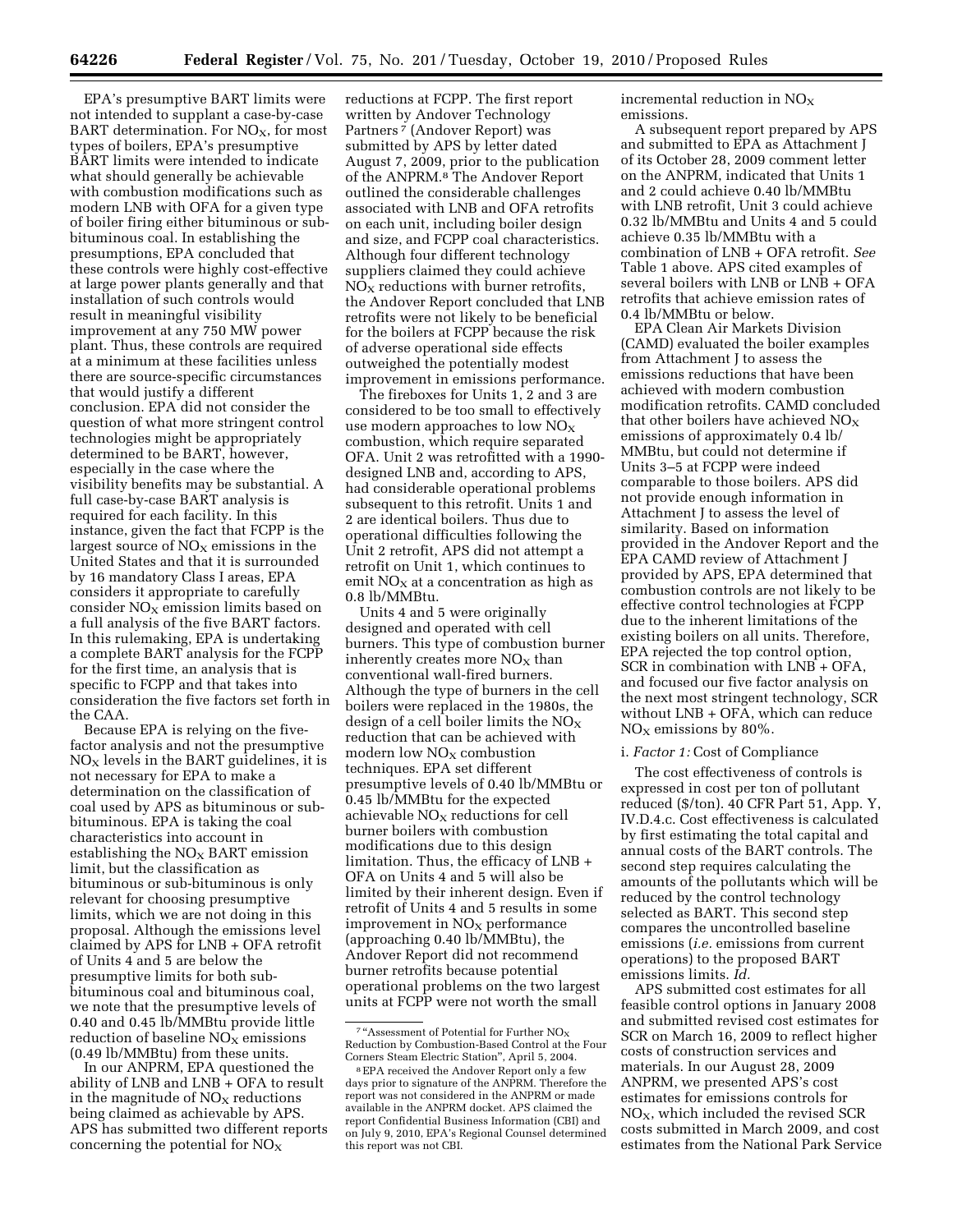(NPS). In the ANPRM, EPA revised the annual operating cost estimates submitted by APS based on the ratio of annual to capital costs from other facilities in the western United States. NPS conducted an independent analysis strictly adhering to the *EPA Control Cost Manual* and calculated significantly lower cost effectiveness. In subsequent comments on the ANPRM, NPS submitted revised cost estimates for each unit. All of these cost estimates are described in detail in the TSD.

Subsequent to the ANPRM, APS submitted revised cost estimates for the  $NO<sub>X</sub>$  control technologies. APS provided these revised cost estimates to EPA via electronic mail on April 22, 2010, in a report dated February 10,

2010. Costs estimated for Unit 1–3 were dated May 2008, whereas revised cost estimates were provided for Units 4 and 5 were dated February 2010. All cost estimates in the 2010 submission were lower than those submitted previously. The report updated cost estimates for Units 4 and 5 in 2010 dollars and provided cost estimates for Units 1–3 in 2008 dollars that are lower than the costs APS submitted in March 2009 upon which the ANPRM relied. Because APS only recently withdrew a claim of confidentiality for the 2010 cost estimates, however, this proposal is based on the costs submitted in March 2009. The TSD also contains a further discussion of these costs.

For this NPR, EPA evaluated the capital and annual cost estimates APS submitted in March 2009 against the *EPA Control Cost Manual.* Although EPA has generally accepted the costs estimates APS submitted, we have eliminated any line item costs that are not explicitly included in the *EPA Control Cost Manual* and we have revised the costs where EPA determined alternate costs were more appropriate, e.g., cost of catalysts, or interest rates. Additional detailed information and the results of our revisions to the cost estimates are included in Table 13 of the TSD. EPA's cost effectiveness estimates and those estimated by NPS and APS are shown in Table 2.

|  | TABLE 2—EPA, NPS, AND APS COST EFFECTIVENESS FOR SCR ON UNITS 1—5 |  |
|--|-------------------------------------------------------------------|--|
|--|-------------------------------------------------------------------|--|

|                                                | <b>EPA Cost</b>                             | NPS Cost                                | APS Cost                                    |
|------------------------------------------------|---------------------------------------------|-----------------------------------------|---------------------------------------------|
|                                                | effectiveness                               | effectiveness                           | effectiveness                               |
|                                                | (\$/ton                                     | (\$/ton                                 | ′\$/ton                                     |
| Unit 1<br>Unit 2<br>Unit 3<br>Unit 4<br>Unit 5 | \$2.515<br>3.163<br>2.678<br>2.622<br>2.908 | \$1.326<br>.882<br>.390<br>.453<br>.598 | \$4,887<br>6,170<br>5,142<br>5,197<br>5.764 |

EPA's cost effectiveness calculations in this NPR are lower than we presented in the ANPRM. The estimates continue to be lower than those estimated by APS but higher than those estimated by NPS. The range of cost effectiveness that EPA has calculated and upon which this proposal is based, from \$2,515–\$3,163/ ton of  $NO<sub>x</sub>$  removed, is lower than or within the range of other BART evaluations. Some BART analyses for other electric generating facilities evaluated SCR with a range of costs: Pacificorps Jim Bridger Units 2–4:  $$2,256–$4,274/ton of NO<sub>X</sub> removed;$ Pacificorps Naughton Units 1–3:  $$2,751–$2,830/ton of NO<sub>X</sub> removed;$ PGE Boardman: \$3,096/ton of NO<sub>X</sub> removed; M.R. Young Units 1 and 2:  $$3,950–$4,250/ton of NO<sub>X</sub> removed; and$ Centralia Power Plant Units 1 and 2:  $$9,091/t$ on of NO<sub>X</sub> removed. San Juan Generating Station in Farmington, New Mexico, is a nearby coal fired power plant that was built shortly after FCPP and uses coal with almost identical characteristics. On June 21, 2010, the New Mexico Environmental Department proposed requiring SCR as BART for the four units at San Juan Generating Station based on cost-effectiveness calculations ranging from \$5,946/ton  $NO<sub>X</sub>$  reduced to \$7,398/ton  $NO<sub>X</sub>$ reduced.

EPA considers its revised costeffectiveness estimates of \$2,515–

 $$3,163/$ ton of NO<sub>X</sub> removed to be more accurate and representative of the actual cost of compliance. However, even if EPA had decided to accept APS's worstcase cost estimates of \$4,887–\$6,170/ton of  $NO<sub>x</sub>$  removed, EPA considers that estimate to be cost effective for the purpose of proposing an 80% reduction in  $\overline{NO_X}$ , achievable by installing and operating SCR as BART at FCPP.

ii. *Factor 2:* Energy and Non-Air Quality Impacts

The Navajo Nation has expressed concerns that requiring additional controls at FCPP could result in lost Navajo employment and royalties if FCPP were to shut down or curtail operations. EPA has received no definitive information indicating that FCPP intends to shut down or curtail operations, but to assess the possibility that today's proposed BART limits could have such an effect, EPA conducted an economic analysis that looked at the impact of requiring SCR on FCPP.

Based on an economic analysis of the increase in electricity generation costs as a result of SCR compared to the estimated cost to purchase electricity on the wholesale market, FCPP is expected to remain competitive relative to the wholesale market, suggesting that the incremental cost increase for SCR alone should not force FCPP to shut down. This analysis estimates that the average

cost of electricity generation over the 20 year amortization period as a result of SCR implementation will increase by 22%, or \$0.00740/kWh.

Retail electricity consumers, however, pay more than just the generation costs of power. Retail rates include the cost to transmit and distribute electricity as well as generate electricity. Additionally, for APS customers, for example, the generation cost increase on FCPP due to SCR would flow into a broader retail rate impact calculation based on the entire portfolio of APS generation assets and purchases power contracts, which include coal (of which FCPP is only a portion of APS' total coal portfolio), natural gas, nuclear, and some renewables. For these reasons, EPA expects the potential rate increase to APS rate payers resulting from SCR on FCPP to be significantly lower than 22%. This topic is discussed in more detail in the TSD.

In addition to concerns about possible facility shut down, EPA received comments regarding potential impacts of increased transportation emissions associated with urea deliveries to FCPP for SCR and concerns of the affect of SCR on salability of fly ash. EPA conducted an analysis to evaluate any increase in health risks resulting from increased diesel truck traffic to and from FCPP and determined that the increase in cancer and non-cancer health risks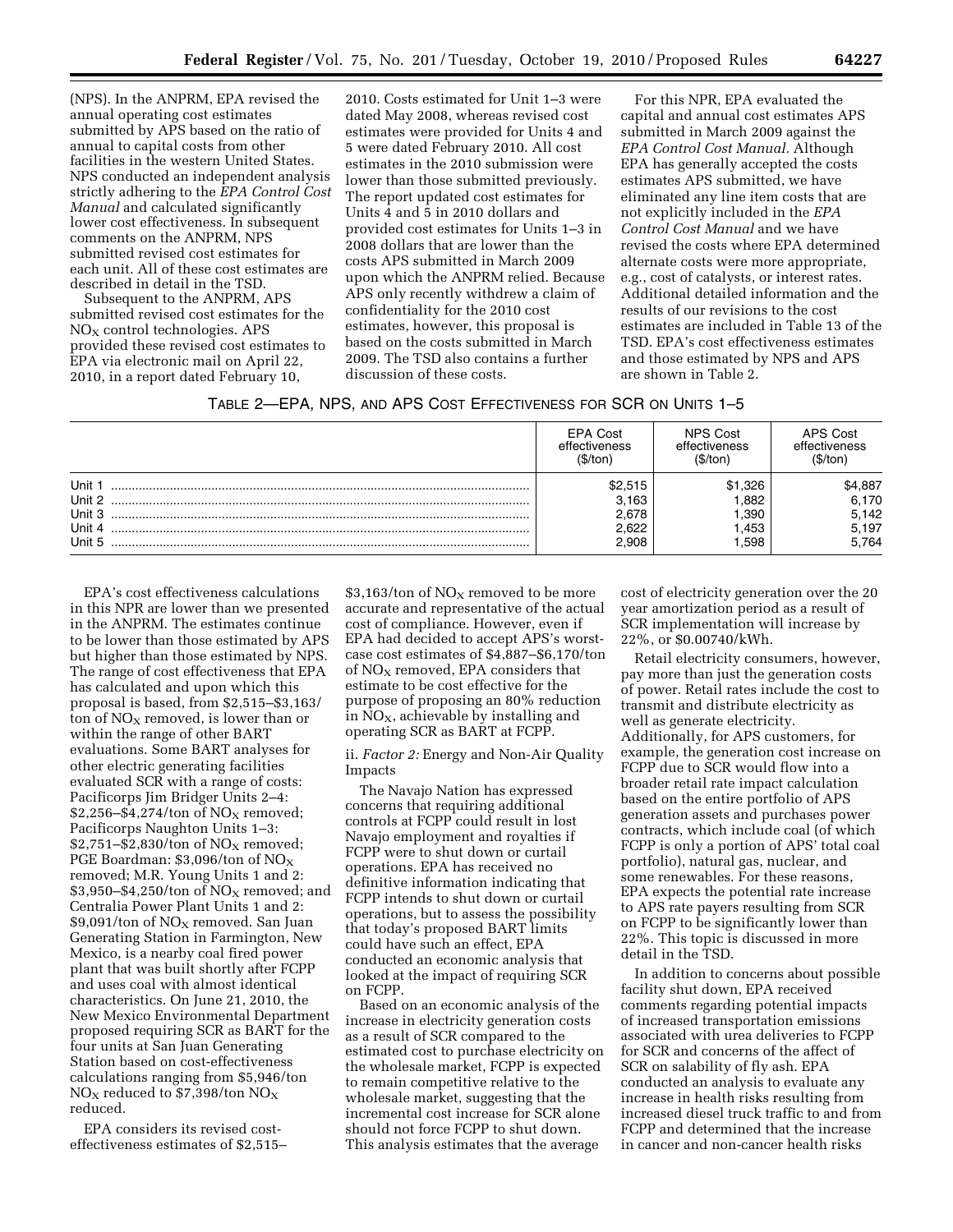**64228 Federal Register** / Vol. 75, No. 201 / Tuesday, October 19, 2010 / Proposed Rules

associated with transportation emissions in the most impacted census block in San Juan County, New Mexico, are well below background levels and will not result in a significant health risk.

The Salt River Pima Maricopa Indian Community expressed concern about the impact of SCR on their Phoenix Cement Company fly ash business unit at FCPP. Ammonia adsorption (resulting from ammonia injection from SCR or selective noncatalytic reduction— SNCR) to fly ash is generally less desirable due to odor but does not impact the integrity of the use of fly ash in concrete. However, other  $NO<sub>X</sub>$  control technologies, including LNB, also have undesirable impacts on fly ash. LNBs increase the amount of unburned carbon in the fly ash, also known as Loss of Ignition (LOI), which does affect the integrity of the concrete. Commercialscale technologies exist to remove ammonia and LOI from fly ash. Therefore, EPA has determined that the impact of SCR on the fly ash at FCPP is smaller than the impact of LNB on the fly ash, and in both cases, the adverse effects can be mitigated.

EPA concludes that the energy and non-air quality impacts of SCR do not warrant elimination of SCR as the top control option for  $NO<sub>X</sub>$ .

## iii. *Factor 3:* Existing Controls at the Facility

There are some existing controls at FCPP for  $NO<sub>X</sub>$ . APS has installed a variety of LNB on Units 2–5 although these controls are all about 20 years old and there have been significant advances in the technology for most EGU boilers. Unit 1 does not have any  $NO<sub>X</sub>$  controls. The controls that APS is operating at FCPP for  $NO<sub>X</sub>$  do not result in the magnitude of  $NO<sub>x</sub>$  emissions reduction that are consistent with BART and do not represent current control technologies.

## iv. *Factor 4:* Remaining Useful Life of Facility

The remaining useful life of the facility can be relevant if the facility may shut down before the end of the amortization period used to annualize the costs of control for a technology. In its analysis, APS used an amortization period of 20 years, the standard amortization period recommended by EPA, and indicated that it anticipated that the remaining useful life of Units 1–5 is at least 20 years. As it appears that the FCPP facility will continue to operate for at least 20 years, EPA agrees with the use of an amortization period of 20 years to estimate costs.

## v. *Factor 5:* Degree of Visibility Improvement

The fifth factor to consider under EPA's BART Guidelines is the degree of visibility improvement from the BART control options. *See* 59 FR at 39170. The BART guidelines recommend using the CALPUFF air quality dispersion model to estimate the visibility improvements of alternative control technologies at each Class I area, typically those within a 300 km radius of the source, and to compare these to each other and to the impact of the baseline (*i.e.,* current) source configuration. APS included sixteen Class I Areas in its modeling analysis; fifteen are within 300 km of FCPP and one Class I area, Grand Canyon National Park, is just beyond 300 km from FCPP. These areas are listed in Table 22 of the TSD.

The BART guidelines recommend comparing visibility improvements between control options using the 98th percentile of 24-hour delta deciviews, which is roughly equivalent to the facility's 8th highest visibility impact day. The "delta" refers to the difference between total deciview impact from the facility plus natural background, and deciviews of natural background alone, so ''delta deciviews'' is the estimate of the facility's impact. Visibility is traditionally described in terms of visual range in kilometers or miles. However, the visual range scale does not correspond to how people perceive visibility because how a given increase in visual range is perceived depends on the starting visibility against which it is compared. Thus, an increase in visual range may be perceived to be a big improvement when starting visibility is poor, but a relatively small improvement when starting visibility is good.

The "deciview" scale is designed to address this problem. It is linear with respect to perceived visibility changes over its entire range, and is analogous to the decibel scale for sound. This means that a given change in deciviews will be perceived as the same amount of visibility change regardless of the starting visibility. Lower deciview values represent better visibility and greater visual range, while increasing deciview values represent increasingly poor visibility. In the BART guidelines, EPA noted that a 1.0 deciview impact from a source is sufficient to "cause' visibility impairment and that a source with a 0.5 deciview impact must "contribute" to visibility impairment. Generally, 0.5 deciviews is the amount of change that is just perceptible to a human observer.

Under the BART guidelines, the improved visibility in deciviews from installing controls is determined by using the CALPUFF air quality model. CALPUFF, generally, simulates the transport and dispersion of FCPP emissions, and the conversion of  $SO<sub>2</sub>$ emitted from FCPP to particulate sulfate and  $NO<sub>x</sub>$  to particulate nitrate, at a rate dependent on meteorological conditions and background ozone concentration. These concentrations are then converted to delta deciviews by the CALPOST post-processor. The CALPUFF model and CALPOST post-processing are explained in more detail in the TSD.

The "delta deciviews" estimated by the modeling represents the facility's impact on visibility at the Class I areas. Each modeled day and location in the Class I area will have an associated delta deciviews. For each day, the model finds the maximum visibility impact of all locations (i.e., receptors) in the Class I area. From among these daily values, the BART guidelines recommend use of the 98th percentile, which is roughly equivalent to the 8th highest day for a given year, for comparing the base case and the effects of various controls. The 98th percentile is recommended rather than the maximum value to avoid undue influence from unusual meteorological conditions. Meteorological conditions are modeled using the CALMET model.

APS conducted modeling for FCPP according to a modeling protocol submitted to EPA. See BART Visibility Modeling Protocol for the Arizona Public Service Four Corners Power Plant, ENSR Corporation, January 2008. APS's modeling used the CALMET and CALPUFF versions recommended by EPA but in blending in meteorological station wind observations, APS used a lower radius of influence for stations. This change resulted in smoother wind fields. After initial input from the Federal Land Managers, EPA requested APS to change certain other CALMET option settings. These changes resulted in a more refined approach that is more consistent with approaches used in PSD permit application modeling. Further details about the CALPUFF and CALMET modeling are in the TSD, and the relevant CALMET settings are listed in Table 23.

In addition to the different CALPUFF emission rates described above, EPA's evaluation of anticipated visibility improvement used revised postprocessor settings from those originally used by APS. The USFS informed EPA that the ammonia background concentrations modeled by APS in January 2008 were lower than observed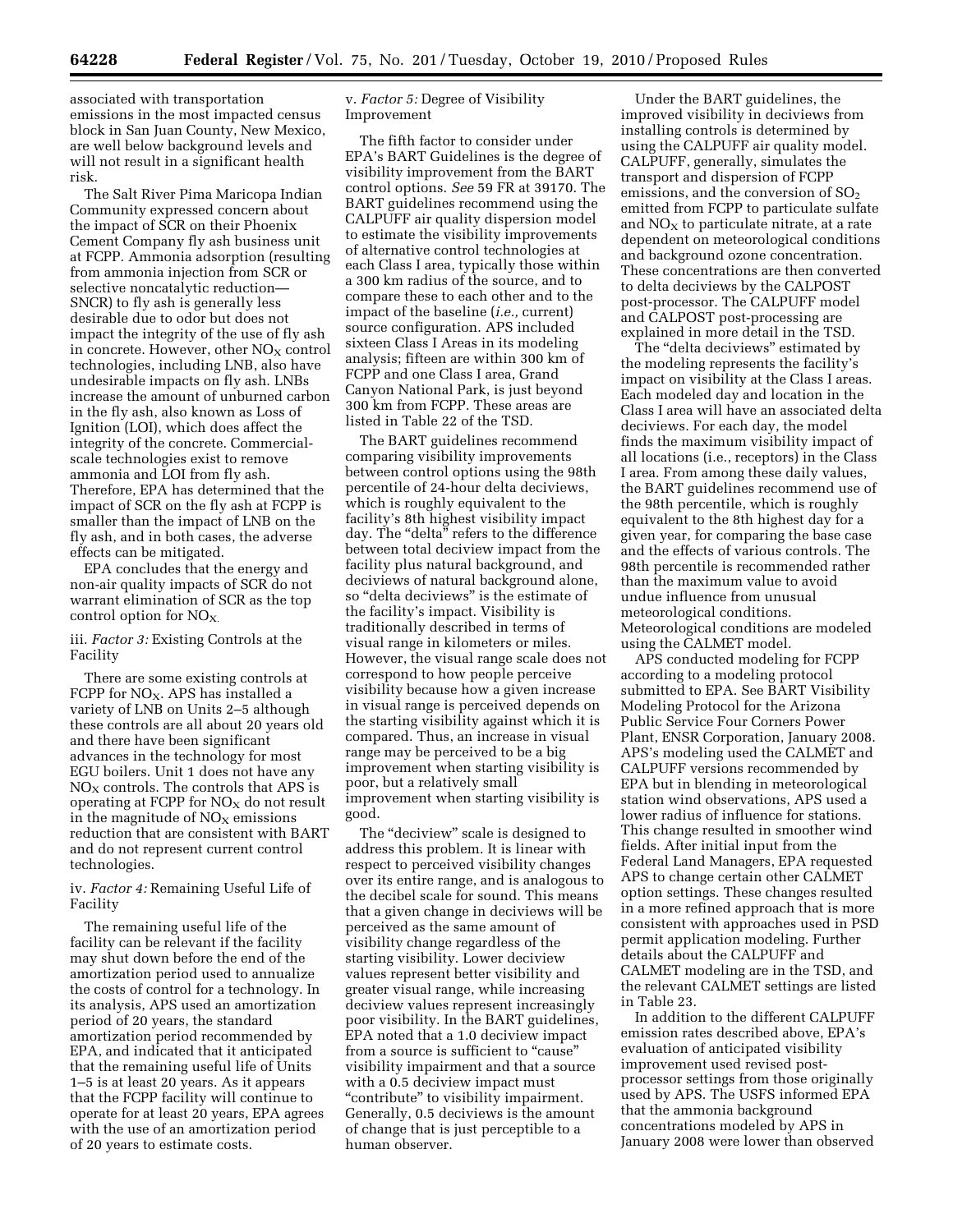concentrations.9 The USFS recommended a method of backcalculating the ammonia background based on monitored values of sulfate and nitrate. EPA's ANPRM provided results based on using the USFS's backcalculation methodology.

The visibility modeling supporting today's proposal, however, uses a constant ammonia background of 1 ppb, which is the default value recommended for western areas. IWAQM Phase 2 document.10 The TSD contains supplemental modeling using back-calculated ammonia concentrations, a thorough discussion of the back-calculation methodology and the sensitivity results based on selecting different concentrations of background ammonia.

The background values of ammonia are important because it is a precursor to particulate ammonium sulfate and ammonium nitrate, both of which degrade visibility. Ammonia is present in the air from both natural and anthropogenic sources. The latter may include livestock operations, fertilizer application associated with farming, and ammonia slip from the use of ammonia in SCR and SNCR technologies to control  $NO<sub>x</sub>$  emissions. Sensitivity of the model results to other ammonia assumptions are discussed in the TSD, and do not change the ranking of control options for evaluating visibility improvement, or the overall conclusions of the visibility analysis.

In our modeling input for ammonia, EPA assumed that the remaining ammonia in the flue gas following SCR reacts to form ammonium sulfate or

ammonium bisulfate before exiting the stack. This particulate ammonium is represented in the modeling as sulfate (SO4) emissions. Thus, EPA addressed ammonia solely as a background concentration.

In the supplemental sensitivity analyses using different ammonia values described in the TSD, ammonia concentrations for Mesa Verde National Park were not based on the backcalculation method, but instead were derived from measured ammonia concentrations in the Four Corners area, as described in Sather *et al.,* (2008).11 Monitored data were available within Mesa Verde NP, but because particulate formation happens within a pollutant plume as it travels, rather than instantaneously at the Class I area, EPA also examined data at locations outside Mesa Verde NP itself. Monitored 3-week average ammonia at the Substation site, some 30 miles south of Mesa Verde, were as high as 3.5 ppb, though generally levels were less than 1.5 ppb. Maximum values in Mesa Verde were 0.6 ppb, whereas other sites' maxima ranged from 1 to 3 ppb, but generally values were less than 2 ppb. EPA used values estimated from Figure 5 of Sather *et al.,* (2008), in the mid-range of the various stations plotted. The results ranged from 1.0 ppb in winter to 1.5 ppb in summer. See TSD, Table 33.

The BART determination guidelines recommend that visibility impacts should be estimated in deciviews relative to natural background conditions. CALPOST, a CALPUFF post-processor, uses background

concentrations of various pollutants to calculate the natural background visibility impact. EPA used background concentrations from Table 2–1 of ''Guidance for Estimating Natural Visibility Conditions Under the Regional Haze Rule.'' 12 Although the concentration for each pollutant is a single value for the year, this method allows for monthly variation in its visibility impact, which changes with relative humidity. The resulting deciviews differ by roughly 1% from those resulting from the method originally used by APS.

To assess results from the CALPUFF model and post-processing steps, in addition to considering deciview changes directly, EPA used a leastsquares regression analysis of all visibility modeling output from the 2001–2003 modeling period to determine the percent improvement in FCPP's visibility impact (in delta deciviews) resulting from the application of control technologies compared to the FCPP's baseline impacts.

As outlined in the 1999 Regional Haze rule (64 FR 35725, July 1, 1999), a one deciview change in visibility is a small but noticeable change in visibility under most circumstances when viewing scenes in a Class I area. Table 3 presents the visibility impacts of the 98th percentile of daily maxima for each Class I area for each year, averaged over 2001–2003.13 The modeled visibility improvement at all Class I areas exceeds 0.5 deciviews and at most Class I areas exceeds 1 deciview.

TABLE 3—EPA MODELING RESULTS—8TH HIGH DELTA dv IMPROVEMENT AND PERCENT CHANGE IN DELTA DECIVIEW (dv) IMPACT FROM  $NO_{X}$  Controls Compared to Baseline Impacts From 2001–2003 Using 1 ppb Ammonia BACKGROUND SCENARIO

| Class I area                    | Distance to<br><b>FCPP</b> | Baseline<br>impact | Improvement from LNB/LNB +<br>OFA |    | Improvement from SCR |    |
|---------------------------------|----------------------------|--------------------|-----------------------------------|----|----------------------|----|
|                                 | Kilometers<br>(km)         | Delta<br>dv        | Delta<br>dv                       | %  | Delta dv             | %  |
|                                 | 245                        | 4.11               | 0.87                              | 18 | 2.40                 | 55 |
| Bandelier Wilderness Area       | 216                        | 2.90               | 0.54                              | 21 | 1.62                 | 57 |
| Black Canyon of the Gunnison WA | 217                        | 2.36               | 0.46                              | 23 | 1.42                 | 60 |
|                                 | 214                        | 5.24               | 0.79                              | 16 | 2.81                 | 51 |
|                                 | 283                        | 3.23               | 0.77                              | 18 | 1.87                 | 52 |
|                                 | 345                        | 1.63               | 0.34                              | 20 | 0.88                 | 55 |
|                                 | 279                        | 1.16               | 0.31                              | 25 | 0.67                 | 62 |
|                                 | 202                        | 1.72               | 0.44                              | 25 | 1.05                 | 62 |
| Maroon Bells Snowmass WA        | 294                        | 1.04               | 0.27                              | 26 | 0.64                 | 63 |

9Letter from Rick Cables (Forest Service R2 Regional Forester) and Corbin Newman (Forest Service R3 Regional Forester) to Deborah Jordan (EPA Region 9 Air Division Director) dated March 17, 2009.

10 Interagency Workgroup On Air Quality Modeling (IWAQM) Phase 2 Summary Report And Recommendations For Modeling Long Range Transport Impacts (EPA–454/R–98–019), EPA

OAQPS, December 1998, *[http://www.epa.gov/](http://www.epa.gov/scram001/7thconf/calpuff/phase2.pdf)  [scram001/7thconf/calpuff/phase2.pdf.](http://www.epa.gov/scram001/7thconf/calpuff/phase2.pdf)* 

<sup>11</sup> Mark E. Sather *et al.*, 2008. "Baseline ambient gaseous ammonia concentrations in the Four Corners area and eastern Oklahoma, USA''. Journal of Environmental Monitoring, 2008, 10, 1319–1325,

<sup>12</sup> U.S. Environmental Protection Agency, EPA– 454/B–03–005, September 2003, on web page

*[http://www.epa.gov/ttn/oarpg/t1pgm.html,](http://www.epa.gov/ttn/oarpg/t1pgm.html)* with direct link *[http://www.epa.gov/ttn/oarpg/t1/](http://www.epa.gov/ttn/oarpg/t1/memoranda/rh_envcurhr_gd.pdf) [memoranda/rh](http://www.epa.gov/ttn/oarpg/t1/memoranda/rh_envcurhr_gd.pdf)*\_*envcurhr*\_*gd.pdf*.

13EPA did not average the 98th percentiles from each year as did APS, rather EPA used the 98th percentile from all three years taken together. This does not significantly affect the overall results.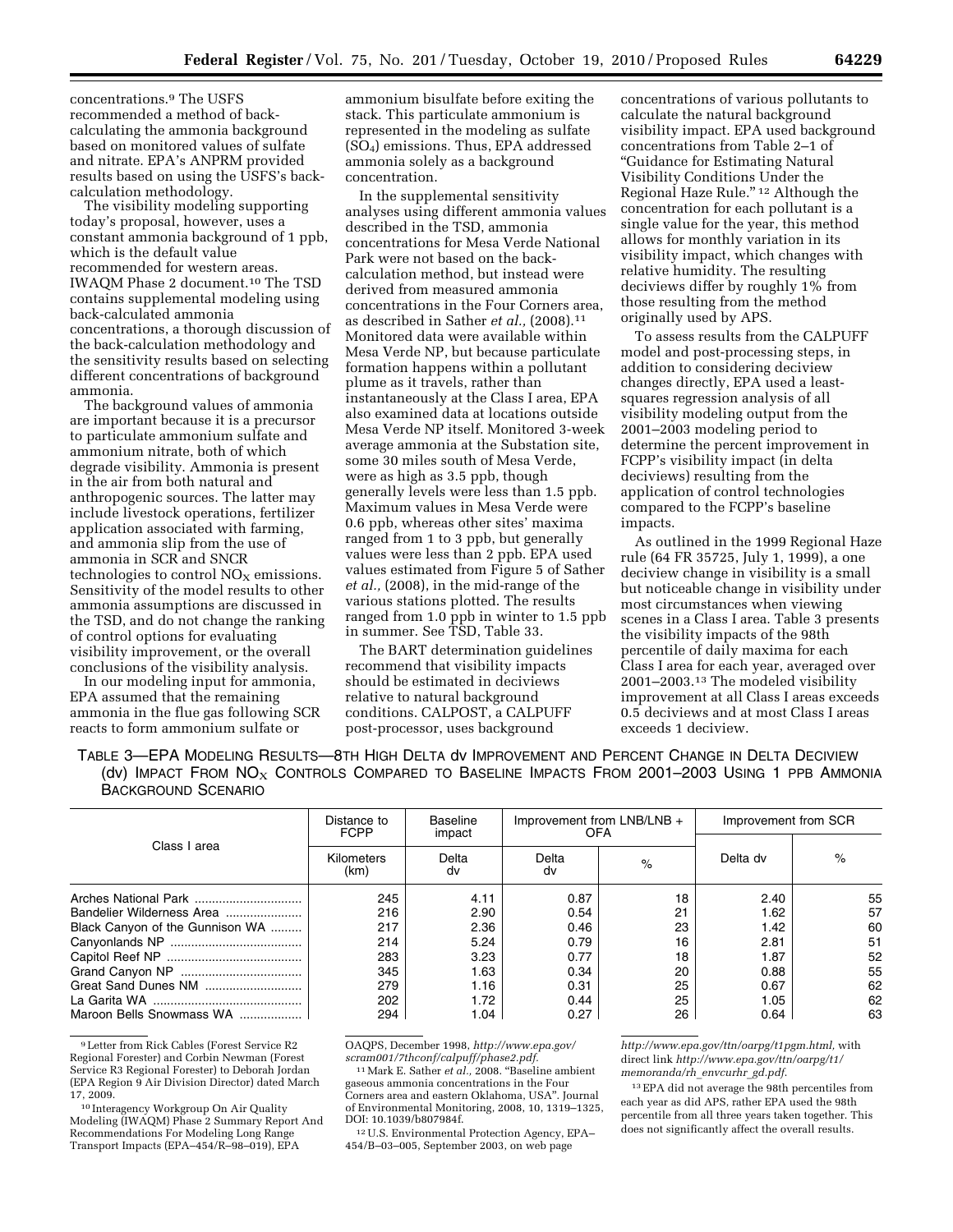| TABLE 3—EPA MODELING RESULTS—8TH HIGH DELTA dV IMPROVEMENT AND PERCENT CHANGE IN DELTA DECIVIEW        |  |  |
|--------------------------------------------------------------------------------------------------------|--|--|
| (dv) IMPACT FROM $NO_{\rm X}$ Controls Compared to Baseline IMPACTS FROM 2001-2003 USING 1 PPB AMMONIA |  |  |
| BACKGROUND SCENARIO—Continued                                                                          |  |  |

| Class I area                      | Distance to<br><b>FCPP</b> | Baseline<br>impact | Improvement from LNB/LNB +<br><b>OFA</b> |      | Improvement from SCR |      |
|-----------------------------------|----------------------------|--------------------|------------------------------------------|------|----------------------|------|
|                                   | Kilometers<br>(km)         | Delta<br>dv        | Delta<br>dv                              | $\%$ | Delta dv             | $\%$ |
|                                   | 62                         | 5.95               | 0.62                                     | 13   | 2.43                 | 45   |
|                                   | 258                        | 2.16               | 0.52                                     | 23   | 1.15                 | 58   |
|                                   | 224                        | 1.40               | 0.27                                     | 21   | 0.65                 | 56   |
|                                   | 160                        | 3.88               | 0.68                                     | 19   | 2.02                 | 53   |
|                                   | 137                        | 1.87               | 0.49                                     | 25   | 1.19                 | 62   |
|                                   | 245                        | 2.76               | 0.65                                     | 23   | 1.70                 | 60   |
|                                   | 265                        | 1.53               | 0.37                                     | 24   | 0.84                 | 59   |
| %<br>Total Delta dv or<br>Average |                            |                    |                                          |      |                      |      |
| Change in Delta dv                |                            | 42.94              | 8.39                                     | 21   | 23.34                | 57   |

Because installation and operation of SCR at FCPP to reduce  $NO<sub>X</sub>$  emissions by 80% will provide perceptible and significant visibility improvements at all of the surrounding Class I areas, and because LNB will result in much less visibility improvement than SCR, EPA is proposing to require FCPP to reduce  $NO<sub>X</sub>$  by 80% by meeting a plant-wide emissions limit of 0.11 lb/MMBtu, which is achievable with SCR. Our analysis also shows that the visibility improvement from the emissions reductions achieved with LNB are significantly lower.

## *D. Available and Feasible Control Technologies and Five Factor Analysis for PM Emissions*

For PM, APS identified seven options as available retrofit technologies that would rely on post-combustion capture of the emissions. APS determined three options were technically feasible for PM control on Units 1–3: Wet electrostatic precipitators (ESPs), dry ESPs, and pulse jet fabric filters (PJFF or baghouses). These three control options were determined to all have similar levels of PM control of 99.9%. One control option, called the GE–MAX–9 hybrid, which is an ESP using a fabric filter collection bag, is estimated to have a PM control efficiency of 99.999% and has been used in a demonstration project, but has not been demonstrated on larger units. Therefore, EPA considered the other top three options, wet and dry ESP and baghouses, for PM control at FCPP.

APS has been operating venturi scrubbers on Units 1–3 at FCPP since the 1970s resulting in PM reductions as well as  $SO<sub>2</sub>$  reductions. PM is controlled on Units 4 and 5 with baghouses. Venturi scrubbers have been used by large coal fired electric generating units (EGUs), but since promulgation of the

New Source Performance Standards, have largely been replaced by more advanced technology that can achieve better PM reductions and provide better compliance assurance. Units 1–3 at FCPP are the last EGUs in Region 9 to continue to operate venturi scrubbers. The other EGUs in Region 9 have generally been retrofit with baghouses.

In this NPR, EPA is proposing to require APS to upgrade its PM controls as described below to meet an emission limit of 0.012 lb/MMBtu and 10% opacity on Units 1–3, which is achievable either through installing baghouses or ESPs. Because of the high incremental cost of both options, however, EPA is also asking for comment on whether APS can satisfy BART by operating the existing venturi scrubbers to meet an emissions limit of 0.03 lb/MMBtu with a 20% opacity limit to demonstrate continuous compliance. EPA is proposing to require APS to operate the existing baghouse for Units 4 and 5 to meet an emissions limit of 0.015 lb/MMBtu and 10% opacity.

## i. *Factor 1:* Cost of Compliance

EPA is proposing to require APS to install ESPs (wet or dry) or PJFFs for Units 1–3 to comply with an emissions limit of 0.012 lb/MMBtu and a 10% opacity limit. For Units 4 and 5, APS would not need to install any controls in addition to the baghouses currently in place but would be required to operate the baghouses to meet an emission limit of 0.015 lb/MMBtu and a 10% opacity limit.

The wet-membrane ESP is the lowest cost approach to meeting the proposed PM BART limit of 0.012 lb/MMBtu for Units 1–3, but a wet membrane ESP would result in a very high cost effectiveness value for incremental cost because the existing venturi scrubbers are removing much of the PM. In other

words, any control device, such as an ESP, placed downstream of the venturi scrubbers will result in a high incremental cost because the denominator (tons removed) of the cost effectiveness calculation will be relatively small.

Alternatively, APS could install baghouses on Units 1–3 at FCPP upstream of the venturi scrubbers. The baghouses would be the most likely choice for APS for PM control if APS also wants to achieve significant mercury ("Hg") reduction from these units. Installing baghouses would make those controls the primary PM control device (*i.e.* the downstream venturi scrubbers would primarily control  $SO<sub>2</sub>$ emissions) and the cost effectiveness for Units 1–3 would average less than \$110 per ton of PM removed. These costs are discussed further in Section 3 of the TSD.

Baghouses have already been installed on the four other coal fired EGUs in Region 9 that had historically used venturi scrubbers for PM control, including the only other venturi scrubber owned and operated by APS at its Cholla Unit 1. NV Energy Reid Gardner offered to install baghouses at Units 1, 2, and 3 as extra injunctive relief in a settlement agreement. Those baghouses are installed and operating (despite the high incremental dollars per ton of PM removed) to allow the units to achieve continuous compliance with PM and opacity limits and to prepare for the upcoming utility MACT regulation of Hg.

EPA considers installation of either ESPs (wet or dry) or baghouses as reasonable-cost technology capable of achieving the proposed BART emission limit of 0.012 lb/MMBu for Units 1–3. However, because of the high incremental costs associated with ESPs or baghouses, EPA is also asking for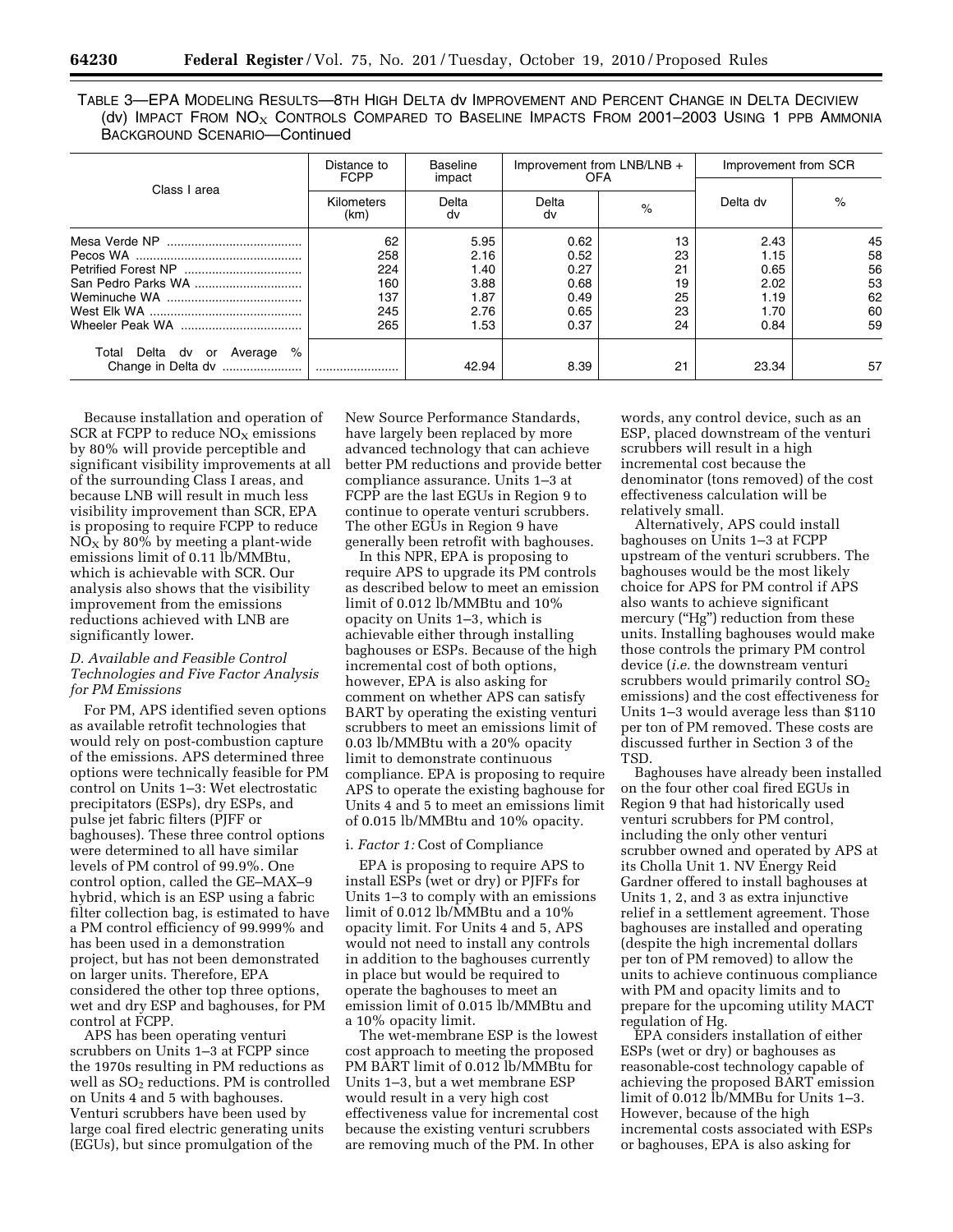comment on whether APS can satisfy BART by continuing to operate the venturi scrubbers on Units 1–3, demonstrating compliance with an emissions limit of 0.03 lb/MMBtu with a continuous opacity limit of 20%. EPA's basis for establishing a PM emissions limit of 0.03 lb/MMBtu is consistency with NSPS Subpart Da, which has been the applicable emissions limit for any boiler placed into service after 1978. We believe that an emissions limit that has been in place for over 35 years should be achievable with the venturi scrubbers. We provide further discussion of this issue in Subsection D.3 below and the TSD.

ii. *Factor 2:* Energy and Non-Air Quality Impacts

EPA is not aware of any energy and non-air quality impacts associated with any of the technologies discussed above that would eliminate them from consideration as BART.

iii. *Factor 3:* Existing Controls at the Facility

Units 1–3 are controlled by venturi scrubbers, which also are used for  $SO<sub>2</sub>$ control. These scrubbers operate at pressure drops less than 10 inches of water. Venturi scrubbers have not been installed for PM pollution control on any coal fired EGU in Region 9 since the early 1970s. Venturi scrubbers have not been in use since that time principally

due to concerns over the ability of venturi scrubbers to continuously meet the 0.10 lb/MMBtu standard established by a New Source Performance Standard in 1971. *See* 40 CFR Part 60 Subpart D. Fossil fuel fired boiler standards for coal fired units were revised for units built after 1978 and the PM limit was lowered to 0.03 lb/MMBtu. *See* 40 CFR Part 60 Subpart Da. Most current coal fired boilers now use baghouses which are capable of meeting PM limits of about 0.01 to 0.012 lb/MMBtu.

As mentioned earlier in the cost discussion, baghouses have already been installed on the four other coal fired EGUs in Region 9 that had historically used venturi scrubbers for PM control, including APS's Cholla Unit 1. These baghouses were installed, despite the very high incremental dollars per ton of PM removed, to allow the companies to continue to operate the units in continuous compliance with their PM and opacity limits.

EPA notes that Units 1–3 at FCPP were operated with a re-heat of the scrubber exhaust. This allows the use of Continuous Opacity Monitors (COMs) in their stacks and provides an ongoing measurement of the opacity compliance. EPA understands that these three units originally installed and operated a reheat system, but FCPP discontinued its use. EPA Region 9 is not aware of when APS discontinued using the re-heat system. The three venturi-equipped

units, Units 1–3, do not have COMs or opacity limits, which are required on all other EGUs in Region 9 and likely all across the U.S. because SIPs, such as Arizona's, generally include a 20% opacity standard. Opacity standards are a regulatory tool that allows agencies and the public to ensure continuing compliance for PM.

Over the past several years the PM source testing for Units 1 and 2 have consistently complied with the PM limit of 0.03 lb/MMBtu by operating the venturi scrubbers. Unit 3 exceeded the limit in 2007 but after subsequent source tests averages an emission rate of below 0.03 lb/MMBtu.

EPA is requesting comment on allowing APS to continue to operate the venturi scrubbers on Units 1–3 provided it can demonstrate compliance with an emissions limit of 0.03 lb/MMBtu (as required by the NSPS Subpart Da for all post 1978 units) and a continuous opacity limit of 20%.

iv. *Factor 4:* Remaining Useful Life of Facility

As with  $NO<sub>X</sub>$ , EPA is assuming that the remaining useful life of the facility is 20 years.

v. *Factor 5:* Degree of Visibility Improvement

The modeled visibility improvements resulting from additional PM control are relatively small. See Table 4.

TABLE 4—EPA MODELING RESULTS—8TH HIGH DELTA dv IMPROVEMENT AND PERCENT CHANGE IN DELTA DECIVIEW (dv) IMPACT FROM PM CONTROL COMPARED TO BASELINE IMPACTS FROM 2001–2003 USING 1 PPB AMMONIA BACKGROUND SCENARIO

|              | Distance to<br><b>FCPP</b> | Baseline impact<br>Improvement from PM control |              |      |
|--------------|----------------------------|------------------------------------------------|--------------|------|
| Class I area | Kilometers<br>(km)         | Delta dv                                       | Delta dv     | $\%$ |
|              | 245<br>216                 | 4.11<br>2.90                                   | 0.01<br>0.01 |      |
|              | 217                        | 2.36                                           |              |      |
|              | 214                        | 5.24                                           | 0.02         |      |
|              | 283                        | 3.23                                           | 0.01         |      |
|              | 345                        | 1.63                                           | 0.01         |      |
|              | 279                        | 1.16                                           |              |      |
|              | 202                        | 1.72                                           |              |      |
|              | 294                        | 1.04                                           |              |      |
|              | 62                         | 5.95                                           | 0.02         |      |
|              | 258                        | 2.16                                           | 0.01         |      |
|              | 224                        | 1.40                                           | 0.01         |      |
|              | 160                        | 3.88                                           | 0.02         |      |
|              | 137                        | 1.87                                           |              |      |
|              | 245                        | 2.76                                           |              |      |
|              | 265                        | 1.53                                           | 0.01         |      |
|              |                            | 42.94                                          | 0.13         | o    |

However, this factor may be somewhat misleading because the model does not include consideration of the visibility impairing plume that is

almost always present after the steam plume from Units 1–3 evaporates. The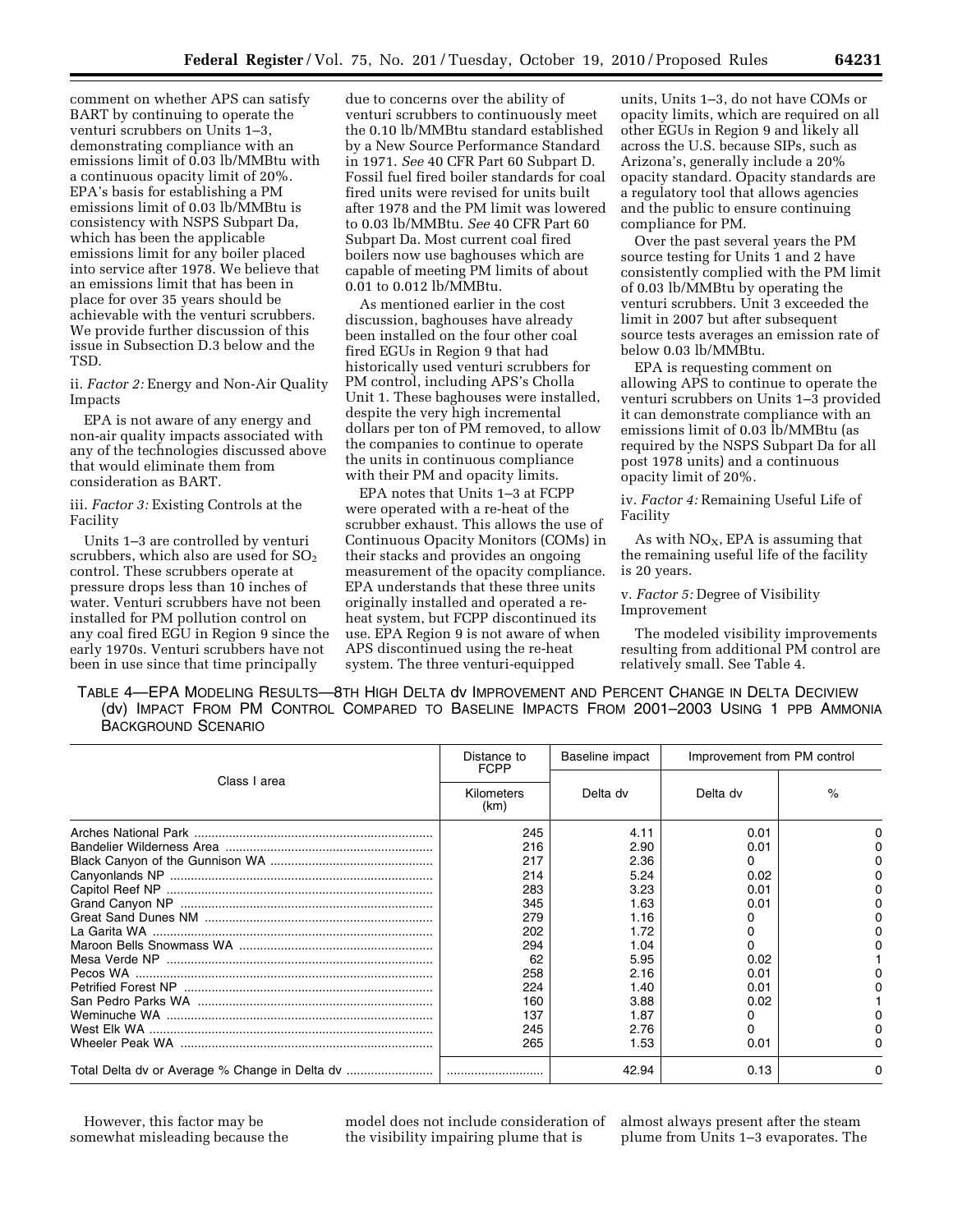term EPA uses for this plume is a ''secondary visible plume''. This secondary visible plume often stretches for over 20 miles from FCPP and is most apparent in the early mornings when the typical inversions cap the dispersion of the secondary visible plume. EPA does not have any information as to whether this secondary visible plume can be seen from Mesa Verde National Park, the closest Class 1 area to FCPP. EPA Region 9 staff has observed this secondary visible plume in New Mexico out as far as Aztec and Bloomfield en route to Farmington from Albuquerque. Therefore, EPA is specifically seeking information on this secondary visible plume, its frequency and persistence, and whether or not it affects or can be observed from any Class 1 area.

In the TSD, EPA discusses this secondary visible plume and whether it is related to the poor control of fine particulates by the venturi scrubbers. EPA is also seeking information as to whether this plume has been observed from Units 4 and 5. Although the modeled visibility improvements from requiring additional PM controls are small, EPA considers eliminating the secondary visible plume from Units 1–3 to be important for visibility in the area. EPA is proposing to require APS to install either ESPs (wet or dry) or baghouses to meet an emissions limit of 0.012 lb/MMBtu with a 10% opacity limit. EPA is also taking comment on whether BART can be satisfied by allowing APS to continue to operate its existing venturi scrubbers on Units 1–3 to demonstrate compliance with an emissions limit of 0.03 lb/MMBtu with a 20% opacity limit.

## **III. EPA Proposed Action on Material Handling Limits**

EPA is also proposing dust control requirements for FCPP. These requirements were included in the FIP that EPA finalized in 2007. APS appealed this portion of the 2007 FIP and EPA agreed to a voluntary remand of the dust control requirements to provide further justification in the record.

FCPP receives approximately 10 million tons of coal per year for combusting in the Units 1–5. This material moves by conveyor belt across the property line through numerous transfer points before being loaded to the storage silos that feed the individual Units. Each of these transfer points along with the conveyor belts has the potential for PM emissions. The PM can be minimized by collecting devices or dust suppression techniques such as covered conveyors or spraying devices at the transfer points.

After combustion, FCPP has a very large amount of ash that needs to be handled properly to prevent PM emissions to the air. The coal APS combusts at FCPP has as much as 25% ash. This means that there are over a million tons of ash that must be properly transported within the plant and then disposed. Some of this ash is stored in ash silos and is sold to companies that use it as an additive for making concrete. Much of the ash is currently disposed at a relatively new onsite ash landfill. All of this ash, which has the potential to become airborne PM, must be properly handled to prevent  $PM_{10}$  NAAQS issues.

FCPP's property line abuts the coal mine property and the entire coal handling and fly ash storage is within close proximity to Morgan Lake which is a recreational lake just beyond the FCPP's property line. EPA has received numerous complaints from Navajo Tribal members concerning excess dust generated from the new landfill. For these reasons, EPA considers it necessary or appropriate for dust/PM suppression measures to be enforceable to protect the ambient air quality.

EPA is proposing to require APS to implement a dust control plan and a 20% opacity standard for all material handling operations. The dust plan must provide measures to ensure that the coal handling, ash handling and disposal and general dust generating sources do not exceed 20% opacity. Dust control measures at coal fired power plants are important for maintaining the  $PM_{10}$  NAAQS in the areas adjacent to the power plant properties. Most coal fired power plants that are grandfathered from the NSPS Subpart Y (40 CFR part 60) and from Prevention of Significant Deterioration (PSD) case by case BACT determinations are covered by general SIP rules regulating emissions and have associated opacity standards to assure proper operation of dust control or suppression measures during the times when stack testing is not conducted. Grandfathered facilities usually were subject to process weight PM limits under SIPs. These limits used an exponential equation approach to setting the allowable lb/hr PM based on the amount of material processed per hour. The limits typically become more stringent as a ratio of the allowable emissions to the throughput as the amount of material throughput increases. The SIPs also apply a general opacity limit to these PM emitting units.

Because FCPP is located on the Navajo Reservation where generally applicable limits that often are included in SIPs do not exist, and because dust

control measures at coal fired power plants are important for maintaining the PM<sub>10</sub> NAAQS in the areas adjacent to the power plant properties, EPA finds that it is necessary or appropriate to impose measures to limit the amount of PM emissions from these material handling emission sources. EPA recently imposed similar dust control requirements at the Navajo Generating Station which is also on the Navajo Nation Reservation.

#### **IV. Administrative Requirements**

## *A. Executive Order 12866: Regulatory Planning and Review*

This proposed action is not a "significant regulatory action" under the terms of Executive Order (EO) 12866 (58 FR 51735, October 4, 1993) because it is a proposed rule that applies to only one facility and is not a rule of general applicability. This proposed rule, therefore, is not subject to review under EO 12866. This action proposes a source-specific FIP for the Four Corners Power Plant on the Navajo Nation.

#### *B. Paperwork Reduction Act*

This proposed action does not impose an information collection burden under the provisions of the Paperwork Reduction Act, 44 U.S.C. 3501 *et seq.*  Under the Paperwork Reduction Act, a "collection of information" is defined as a requirement for "answers to \* \* \* identical reporting or recordkeeping requirements imposed on ten or more persons \* \* \*."  $44$  U.S.C. 3502(3)(A). Because the proposed FIP applies to a single facility, Four Corners Power Plant, the Paperwork Reduction Act does not apply. *See* 5 CFR 1320(c).

Burden means the total time, effort, or financial resources expended by persons to generate, maintain, retain, or disclose or provide information to or for a Federal agency. This includes the time needed to review instructions; develop, acquire, install, and utilize technology and systems for the purposes of collecting, validating, and verifying information, processing and maintaining information, and disclosing and providing information; adjust the existing ways to comply with any previously applicable instructions and requirements; train personnel to be able to respond to a collection of information; search data sources; complete and review the collection of information; and transmit or otherwise disclose the information.

An agency may not conduct or sponsor, and a person is not required to respond to a collection of information unless it displays a currently valid OMB control number. The OMB control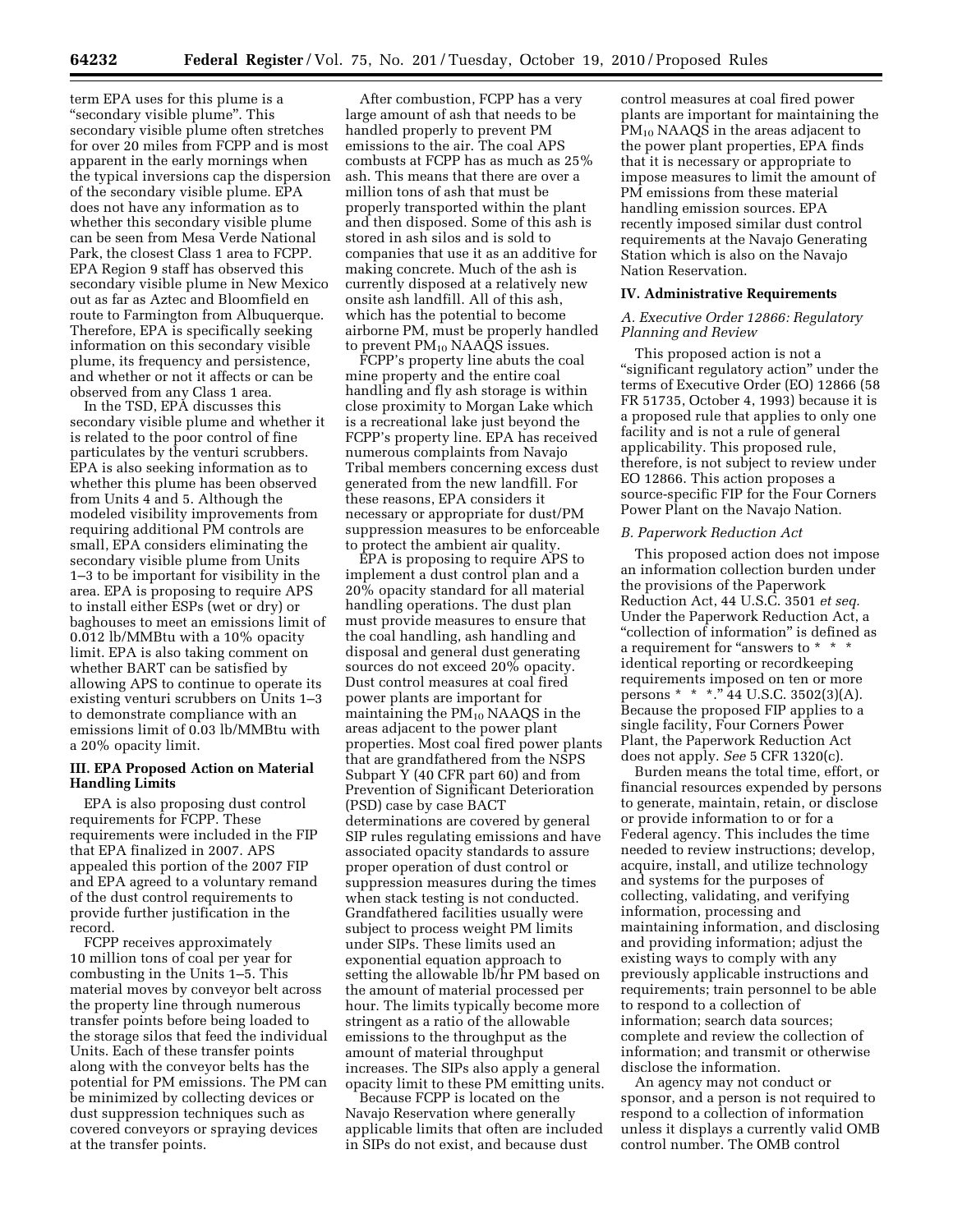numbers for EPA's regulations in 40 CFR are listed in 40 CFR Part 9.

## *C. Regulatory Flexibility Act*

The Regulatory Flexibility Act (RFA) generally requires an agency to prepare a regulatory flexibility analysis of any rule subject to notice and comment rulemaking requirements under the Administrative Procedure Act or any other statute unless the agency certifies that the rule will not have a significant economic impact on a substantial number of small entities. Small entities include small businesses, small organizations, and small governmental jurisdictions.

For purposes of assessing the impacts of today's proposed rule on small entities, small entity is defined as: (1) A small business as defined by the Small Business Administration's (SBA) regulations at 13 CFR 121.201; (2) a small governmental jurisdiction that is a government of a city, county, town, school district or special district with a population of less than 50,000; and (3) a small organization that is any not-forprofit enterprise which is independently owned and operated and is not dominant in its field.

After considering the economic impacts of this proposed action on small entities, I certify that this proposed action will not have a significant economic impact on a substantial number of small entities. The FIP for Four Corners Power Plant being proposed today does not impose any new requirements on small entities. *See Mid-Tex Electric Cooperative, Inc.* v. *FERC,* 773 F.2d 327 (DC Cir. 1985).

### *D. Unfunded Mandates Reform Act (UMRA)*

This proposed rule, if finalized, will impose an enforceable duty on the private sector owners of FCPP. However, this rule does not contain a Federal mandate that may result in expenditures of \$100 million (in 1996 dollars) or more for State, local, and tribal governments, in the aggregate, or the private sector in any one year. EPA's estimate for the total annual cost to install and operate SCR on all five units at FCPP and the cost to install and operate new PM controls on Units 1–3 does not exceed \$100 million (in 1996 dollars) in any one year. Thus, this rule is not subject to the requirements of sections 202 or 205 of UMRA. This proposed action is also not subject to the requirements of section 203 of UMRA because it contains no regulatory requirements that might significantly or uniquely affect small governments. This rule will not impose direct compliance costs on the Navajo Nation, and will not

preempt Navajo law. This proposed action will, if finalized, reduce the emissions of two pollutants from a single source, the Four Corners Power Plant.

#### *E. Executive Order 13132: Federalism*

Under section 6(b) of Executive Order 13132, EPA may not issue an action that has federalism implications, that imposes substantial direct compliance costs on State or local governments, and that is not required by statute, unless the Federal government provides the funds necessary to pay the direct compliance costs incurred by State and local governments, or EPA consults with State and local officials early in the process of developing the proposed action. In addition, under section 6(c) of Executive Order 13132, EPA may not issue an action that has federalism implications and that preempts State law, unless the Agency consults with State and local officials early in the process of developing the proposed action.

EPA has concluded that this proposed action, if finalized, may have federalism implications because it makes calls for emissions reductions of two pollutants from a specific source on the Navajo Nation. However, the proposed rule, if finalized, will not impose substantial direct compliance costs on the Tribal government, and will not preempt Tribal law. Thus, the requirements of sections 6(b) and 6(c) of the Executive Order do not apply to this action.

Consistent with EPA policy, EPA nonetheless consulted with representatives of Tribal governments 14 early in the process of developing the proposed action to permit them to have meaningful and timely input into its development.

### *F. Executive Order 13175: Consultation and Coordination With Indian Tribal Governments*

Executive Order 13175, entitled ''Consultation and Coordination with Indian Tribal Governments'' (65 FR 67249, Nov. 9, 2000), requires EPA to develop ''an accountable process to ensure meaningful and timely input by tribal officials in the development of regulatory policies that have tribal implications.'' Under Executive Order 13175, to the extent practicable and permitted by law, EPA may not issue a regulation that has tribal implications, that imposes substantial direct compliance costs on Indian tribal governments, and that is not required by statute, unless the Federal government provides the funds necessary to pay direct compliance costs incurred by tribal governments, or EPA consults with tribal officials early in the process of developing the proposed regulation and develops a tribal summary impact statement. In addition, to the extent practicable and permitted by law, EPA may not issue a regulation that has tribal implications and pre-empts tribal law unless EPA consults with tribal officials early in the process of developing the proposed regulation and prepares a tribal summary impact statement.

EPA has concluded that this proposed rule, if finalized, may have tribal implications because it will require emissions reductions of two pollutants by a major stationary source located and operating on the Navajo reservation. However, this proposed rule, if finalized, will neither impose substantial direct compliance costs on tribal governments nor pre-empt Tribal law because the proposed FIP imposes obligations only on the owners or operator of the Four Corners Power Plant.

EPA has consulted with officials of the Navajo Nation in the process of developing this proposed FIP. EPA had an in-person meeting with Tribal representatives prior to the proposal and will continue to consult with Tribal officials during the public comment period on the proposed FIP. In addition, EPA provided Navajo Nation and other tribal governments additional time to submit formal comments on our Advanced Notice of Proposed Rulemaking. Several tribes, including the Navajo, submitted comments which EPA considered in developing this NPR. Therefore, EPA has allowed the Navajo Nation to provide meaningful and timely input into the development of this proposed rule and will continue to consult with the Navajo Nation and other affected Tribes prior to finalizing our BART determination.

## *G. Executive Order 13045: Protection of Children From Environmental Health Risks and Safety Risks*

*Executive Order 13045: Protection of Children from Environmental Health Risks and Safety Risks* (62 FR 19885, April 23, 1997), applies to any rule that: (1) is determined to be economically significant as defined under Executive Order 12866, and (2) concerns an environmental health or safety risk that EPA has reason to believe may have a disproportionate effect on children. If the regulatory action meets both criteria, the Agency must evaluate the environmental health or safety effects of the planned rule on children, and

<sup>14</sup> ''Representatives of State and local governments'' include non-elected officials of State and local governments and any representative national organizations not listed in footnote 3.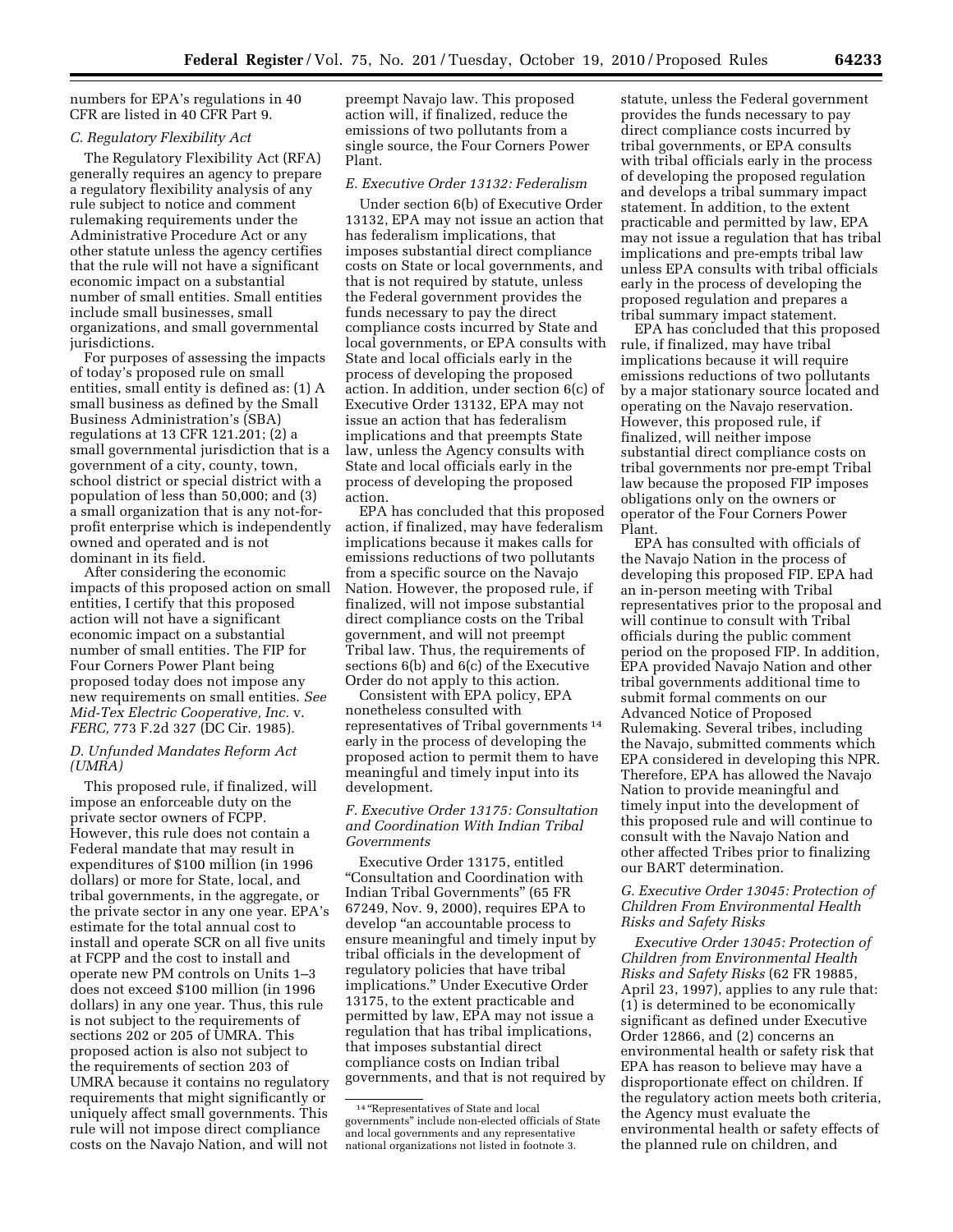explain why the planned regulation is preferable to other potentially effective and reasonably feasible alternatives considered by the Agency.

This proposed rule is not subject to Executive Order 13045 because it requires emissions reductions of two pollutants from a single stationary source. Because this proposed action only applies to a single source and is not a proposed rule of general applicability, it is not economically significant as defined under Executive Order 12866, and does not have a disproportionate effect on children. However, to the extent that the rule will reduce emissions of PM and  $NO<sub>x</sub>$ , which contributes to ozone formation, the rule will have a beneficial effect on children's health by reducing air pollution that causes or exacerbates childhood asthma and other respiratory issues.

## *H. Executive Order 13211: Actions Concerning Regulations That Significantly Affect Energy Supply, Distribution, or Use*

This action is not subject to Executive Order 13211 (66 FR 28355 (May 22, 2001)), because it is not a significant regulatory action under Executive Order 12866.

### *I. National Technology Transfer and Advancement Act*

Section 12(d) of the National Technology Transfer and Advancement Act of 1995 (NTTAA), Public Law 104– 113, 12 (10) (15 U.S.C. 272 note) directs EPA to use voluntary consensus standards (VCS) in its regulatory activities unless to do so would be inconsistent with applicable law or otherwise impractical. VCS are technical standards (*e.g.,* materials specifications, test methods, sampling procedures and business practices) that are developed or adopted by the VCS bodies. The NTTAA directs EPA to provide Congress, through annual reports to OMB, with explanations when the Agency decides not to use available and applicable VCS.

Consistent with the NTTAA, the Agency conducted a search to identify potentially applicable VCS. For the measurements listed below, there are a number of VCS that appear to have possible use in lieu of the EPA test methods and performance specifications (40 CFR Part 60, Appendices A and B) noted next to the measurement requirements. It would not be practical to specify these standards in the current proposed rulemaking due to a lack of sufficient data on equivalency and validation and because some are still under development. However, EPA's

Office of Air Quality Planning and Standards is in the process of reviewing all available VCS for incorporation by reference into the test methods and performance specifications of 40 CFR Part 60, Appendices A and B. Any VCS so incorporated in a specified test method or performance specification would then be available for use in determining the emissions from this facility. This will be an ongoing process designed to incorporate suitable VCS as they become available. EPA is requesting comment on other appropriate VCS for measuring opacity or emissions of PM and  $NO<sub>X</sub>$ .

Particulate Matter Emissions—EPA Methods 1 though 5.

Opacity—EPA Method 9 and Performance Specification Test 1 for Opacity Monitoring.

NOX Emissions—Continuous Emissions Monitors.

## *J. Executive Order 12898: Federal Actions To Address Environmental Justice in Minority Populations and Low-Income Populations*

Executive Order 12898 (59 FR 7629, February 16, 1994), establishes federal executive policy on environmental justice. Its main provision directs federal agencies, to the greatest extent practicable and permitted by law, to make environmental justice part of their mission by identifying and addressing, as appropriate, disproportionately high and adverse human health or environmental effects of their programs, policies, and activities on minority populations and low-income populations in the United States.

EPA has determined that this proposed rule, if finalized, will not have disproportionately high and adverse human health or environmental effects on minority or low-income populations because it increases the level of environmental protection for all affected populations without having any disproportionately high and adverse human health or environmental effects on any population, including any minority or low-income population. This proposed rule requires emissions reductions of two pollutants from a single stationary source, Four Corners Power Plant.

#### **List of Subjects in 40 CFR Part 49**

Environmental protection, Administrative practice and procedure, Air pollution control, Indians, Intergovernmental relations, Reporting and recordkeeping requirements.

Dated: October 6, 2010. **Jared Blumenfeld,** 

*Regional Administrator, Region IX.* 

Title 40, chapter I of the Code of Federal Regulations is proposed to be amended as follows:

#### **PART 49—[AMENDED]**

1. The authority citation for part 49 continues to read as follows:

**Authority:** 42 U.S.C. 7401, *et seq.* 

2. Section 49.23 is amended by adding paragraphs (i) and (j) to read as follows:

## **§ 49.23 Federal Implementation Plan Provisions for Four Corners Power Plant, Navajo Nation.**

\* \* \* \* \* (i) Regional Haze Best Available Retrofit Technology limits for this plant are in addition to the requirements in paragraphs (a) through (h) of this section. All definitions and testing and monitoring methods of this section apply to the limits in paragraph (i) of this section except as indicated in paragraphs (i)(1) through (4) of this section. Within 180 days of the effective date of this paragraph (i), the owner or operator shall submit a plan to the Regional Administrator that identifies the control equipment and schedule for complying with this paragraph (i). The owner or operator shall amend and submit this amended plan to the Regional Administrator as changes occur. The interim limits for each unit shall be effective 180 days after re-start of the unit after installation of SCR controls for that unit and until the plant-wide limit goes into effect. The plant-wide  $NO<sub>x</sub>$  limit shall be effective no later than 5 years after the effective date of this rule. APS may elect to meet the plant-wide limit early to remove the individual unit limits. Particulate limits for Units 1, 2, and 3 shall be effective 180 days after re-start of the units after installation of the PM controls but no later than 5 years after the effective date of this paragraph (i). Particulate limits for Units 4 and 5 shall be effective 180 days after re-start of the units after installation of the SCR controls.

(1) Particulate Matter for units 1, 2, and 3 shall be limited to 0.012 lb/ MMBtu for each unit as measured by the average of 3 test runs with each run collecting a minimum of 60 dscf of sample gas and with a duration of at least 120 minutes. Sampling shall be performed according to 40 CFR Part 60 Appendices A–1 through A–3, Methods 1 through 4 and Method 5 or Method 5e. The averaging time for any other demonstration of the Particulate Matter compliance or exceedence shall be